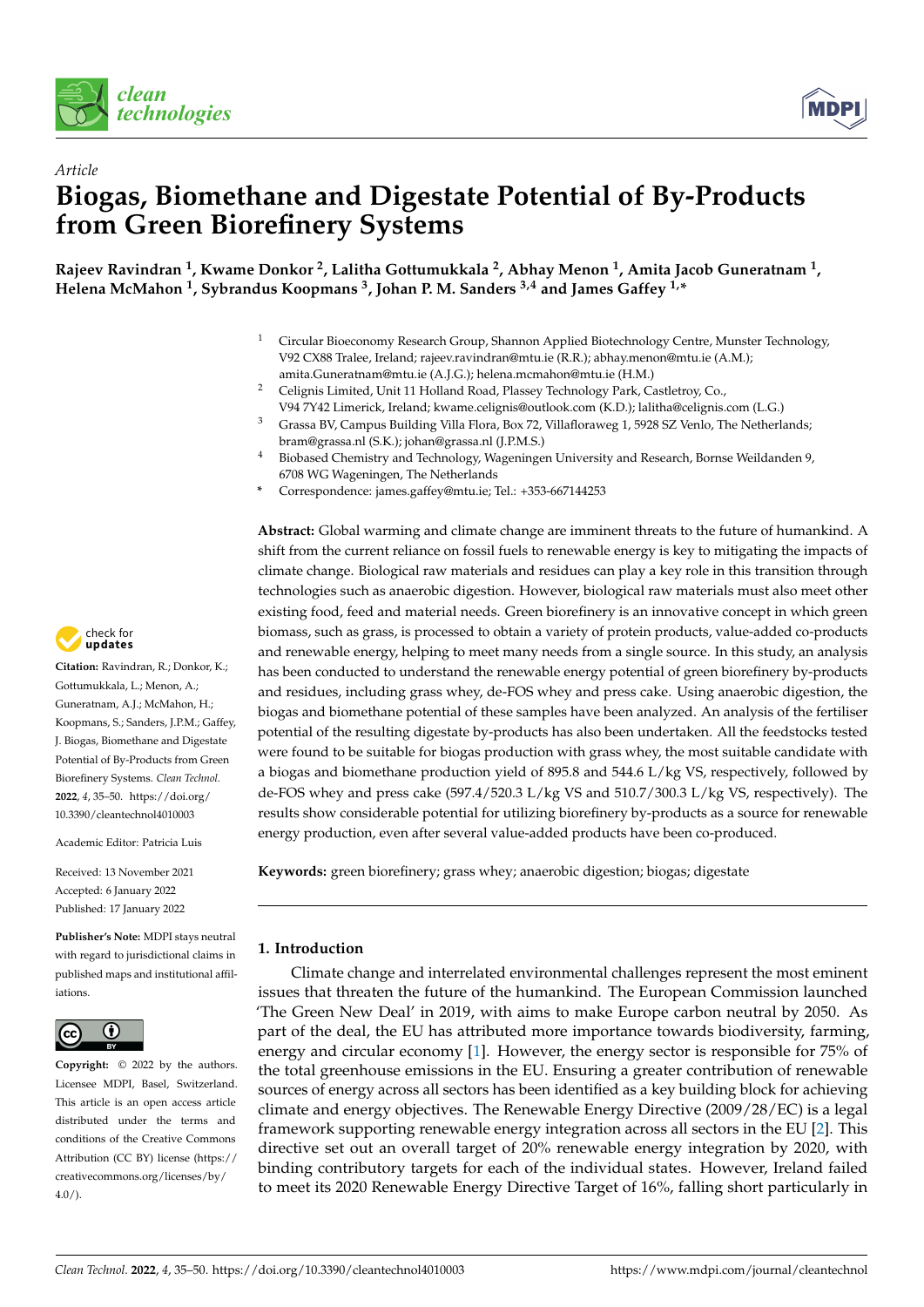areas of renewable heat and transport. As a result, Ireland now faces a tougher task of meeting its updated Renewable Energy Directive II (RED II) target of 32% by 2030 [\[3\]](#page-13-2). Furthermore, Ireland's Climate Action Bill requires a 51% reduction in GHG by 2030, rising to carbon neutrality by 2050. On the other hand, the agri-food sector is a vibrant industry in Ireland whose contribution to GDP has increased from 17.8% to 19.9% between 2019–2020 and 2020–2021 [\[4\]](#page-13-3). However, 30% of greenhouses emissions in Ireland are contributed by agricultural activities [\[5\]](#page-13-4). A recent report published by the Environmental Protection Agency in Ireland reported that methane levels in Ireland had increased by over 170% from the pre-industrial era, largely due to the livestock industry [\[6\]](#page-13-5). This calls for immediate and effective measures to reduce the environmental footprint of the Irish agriculture sector.

Biogas production has been identified as a potential step for the reduction in carbon emissions from primary production (e.g., livestock emissions and slurry related emissions) in recent years [\[7\]](#page-13-6). Biogas or biomethane is a renewable source of energy that can also directly reduce fossil-based emissions in sectors such as transport, heat and electricity, thus contributing to climate mitigation and renewable energy targets [\[8\]](#page-13-7). According to a survey conducted by the Central Statistics Office, Ireland, 3.7 million out of a total of 5 million hectares of agricultural land in Ireland, were grassland with 450,300 hectares attributed to rough grazing [\[9\]](#page-13-8). Grass silage has been explored as a potential source for anaerobic digestion [\[10–](#page-13-9)[12\]](#page-13-10). However, operating an anaerobic digestion (AD) process following the mono-digestion of grass silage has been found to be unsustainable in the long term [\[13\]](#page-13-11). Interestingly, the co-digestion of silage with animal manures and slurries have been found to be a better alternative by comparison. According to a recent study published by Attard et al. (2020), more than 30 million tonnes of (wet weight) biomass were generated in Ireland in 2020, including 27 million tonnes of slurries and manures, while 1.7 million tonnes of dry matter (DM) of grassland is available annually beyond that are required to meet our food targets [\[14](#page-13-12)[,15\]](#page-13-13). This 1.7 million could be increased to 12 million tonnes through the adoption of specific land management practices [\[15\]](#page-13-13). Several studies have investigated the co-digestion of grass and slurry. For example, Xie (2012) reported that maintaining pig manure and grass silage at a ratio of 3:1 yielded 304.2 mL CH<sub>4</sub>/g ml when the two biomass sources were co-digested [\[16\]](#page-13-14). In another study, Himanshu et al. (2019) reported that maximum synergistic effects for biogas production can be achieved by maintaining a feed ratio of 0.75:0.25 for perennial ryegrass silages with cattle slurry [\[17\]](#page-13-15). Both studies observed that increasing the proportion of silage in the feedstock mixture progressively decreased the cost of methane production, increased the methane yield and increased overall plant profitability. A recent study conducted by Beausang et al. (2021) employed a consequential life cycle assessment to assess the environmental impacts of digesting different proportions of silage and cattle slurry for biogas production [\[18\]](#page-13-16). The study observed higher environmental burdens on the mixes with a greater ratio of grass silage to slurry with an optimum environmental performance observed at a VS ratio of 0.4:0.6 for silage and slurry, where there is a net reduction for all impact categories considered.

Ireland stands to gain from the large areas of grasslands and volumes of manure and slurries produced if these feedstocks can be effectively exploited for the production of biogas and biomethane via anaerobic digestion. The findings of Gas Networks Ireland claim that Ireland has the highest potential for biogas/biomethane production per capita in Europe, with a potential to achieve 13 TWh of energy via renewable gas by 2030. The agency has therefore put in motion a strategic plan to achieve 20% of renewable gas integrated within its network by 2030 [\[19\]](#page-13-17). Another interesting report published by KPMG suggested that replacing natural gas with biogas obtained using ADcan reduce carbon emissions by 93% [\[20\]](#page-13-18). Separately, O'Connor et al. (2021) examined the adoption of anaerobic digestion for energy production in Irish farms [\[21\]](#page-13-19). The study was conducted among cattle farmers to understand their motivations, perceived barriers and preferred business models. The study found that 41% of the farmers surveyed were supportive of installing an AD system on their farms. Lack of information regarding the technology and investment costs were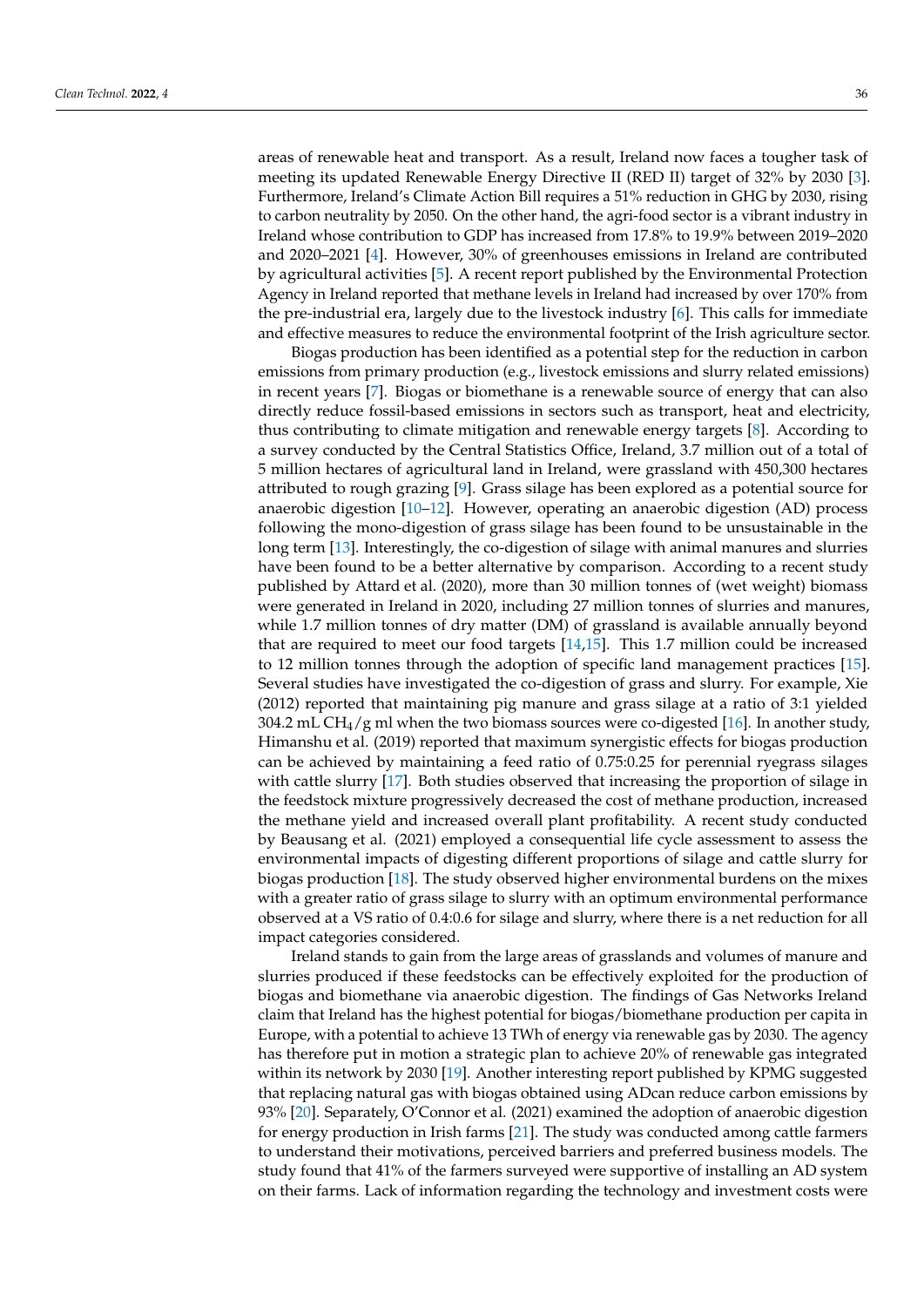identified as the bottlenecks for AD installation on farms. Furthermore, approx. 60% of farmers were interested in adopting a co-operative business scheme to install and operate anaerobic digestors in their farms.

As we shift from a fossil-based to a bio-based economy, there is an increasing demand on our biological resources to meet our global food, feed and traditional material products, as well as energy requirements, while also providing an array of new products such as novel protein, bioplastics, chemicals and biofuels. A biorefinery can support more efficient use of biological resources, through co-processing into a range of bio-based products and energy. A green biorefinery is a sustainable process for exploiting green protein-rich biomass to produce a spectrum of commercially valuable products and energy. The feedstock for a green biorefinery can include any naturally occurring green biomass, such as grass, clover, sugar beet leaves, vegetable leaves etc. These plants and residues are rich in a wide variety of biomolecules, such as carbohydrates, lignin, proteins, lipids, polyphenols, andvitamins. The green biorefinery concept is at a relatively advanced stage in Western Europe, especially in countries such as Germany, Netherlands, Switzerland, Denmark and Austria [\[22\]](#page-13-20). Commercial green biorefinery enterprises have been developed by industry players, such as Biowert, Gramitherm and Newfoss, to produce plant-based products, such as technical fibers for composites, insulation materials, plastics and paper. At the same time, residual streams from the biorefinery process can be used to produce energy for the process, helping to improve the sustainability of the biorefinery. The Biowert Green Biorefinery cycle involves processing of grass silage to produce grass fibers, which are further converted into synthetic granules and biocomposite materials. The liquid that is a by-product of the biorefining process is used to produce biogas. The energy obtained from the AD process is sufficient enough to operate the biorefining process, while the digestate obtained after anaerobic digestion is further concentrated and converted into fertilizer, which is marketed to farmers completing the nutrient cycle [\[23\]](#page-13-21). Meanwhile, biorefineries that process grass feedstocks into plant protein feed and food products, as well as bioenergy, have also been developed by Aarhus University in Denmark and GRASSA B.V. in the Netherlands [\[24\]](#page-14-0). These approaches demonstrate the potential to use grass components to produce biogas through anaerobic digestion but follow a cascading biorefinery approach, which ensures the co-production of additional value-added co-products such as feed proteins and prebiotic ingredients. In addition to helping to meet Irelands renewable energy and climate obligations, such cascading approaches may also support the broader sustainability commitments of the United Nations' Sustainable Development Goals, helping to meet SDG7 (affordable and clean energy) by delivering a more economically viable co-processing approach, which balances the production of renewable energy, with higher value materials and proteins that are essential for animal and human consumption. Fonseca et al. (2020), highlights that SDG7 has significant relationships with other SDGs, including SDG1 (no poverty), SDG2 (zero hunger), SDG3 (good health and well-being), SDG8 (decent work and economic growth) and SDG13 (climate action) [\[25\]](#page-14-1). There, the wider impact of clean energy approaches, taking into account other pillars of sustainable living, is a key consideration.

A previous study on green biorefineries has been conducted in Denmark, where researchers evaluated a biorefinery process that utilised red clover, clover grass, alfalfa and oilseed radish as feedstocks for the extraction of protein for monogastric feed applications and subsequent conversion of press cake and grass juice into biogas and fertilizer [\[26\]](#page-14-2). The press cake and the brown juice were subjected to mono-digestion and co-digestion strategies. The study revealed that the co-digestion strategy was the preferred method for biogas production, considering ease in process control. Other work from Feng et al. (2021) explored the pilot-scale anaerobic digestion of by-product liquid (brown juice) from grass protein extraction using an un-heated anaerobic filter [\[27\]](#page-14-3). Using a different greenbiorefinery approach, Patterson et al. (2020) investigated the extraction of volatile fatty acids from grass and subsequent production of polyhydroxyalkanoates. In this case part of the unrefined grass was used for anaerobic digestion to produce biomethane [\[28\]](#page-14-4).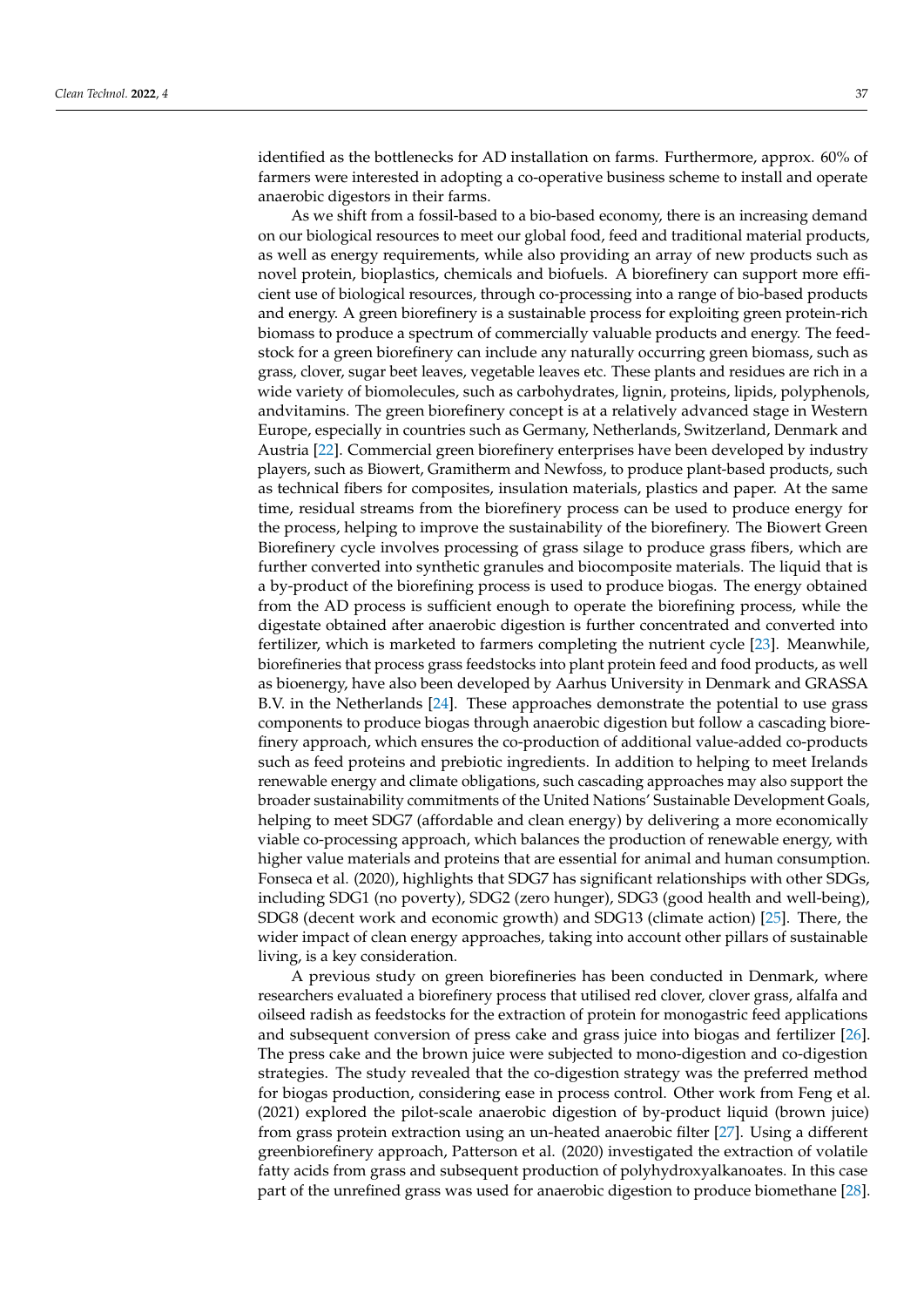Fernandez de Souza et al. (2020) explored the use of extrusion to pre-treat fresh grass and grass silage prior to anaerobic digesting and indicate enhanced biomethane yields of biogas of 18% and 11% respectively on a fresh matter basis [\[29\]](#page-14-5). The main objective of the current study was to assess the biogas and biomethane production potential of three biorefinery output streams that were generated as a result of a novel grass biorefining process. The current study presents and analyzes research of the Irish Biorefinery Glas green biorefinery project [\[30\]](#page-14-6). Perennial rye grass was used as a feedstock for the green biorefinery which enabled the extraction of grass protein concentrate and dietary fiber in the form of fructooligosaccharides (FOS). The residual streams of grass whey and de-FOS whey, in addition to a press cake co-product (otherwise used for feeding cows), were studied to understand their biogas potential. Finally, the digestate obtained from the different biogas production trials was also investigated as to understand the potential fertilizer value. While previous work has been undertaken in Ireland to assess the biomethane potential of unrefined perennial ryegrass [\[31–](#page-14-7)[33\]](#page-14-8), and some international studies have been conducted which analyze or estimate the biomethane potential of green biorefinery co-products [\[26,](#page-14-2)[34\]](#page-14-9), the authors could not find any Irish studies which have assessed the biogas or biomethane potential of green biorefinery co-products. In addition, the authors did not find any similar study in which the focus of research was a similar biorefinery sidestream (press cake, whey and de-FOS whey) resulting from the biorefinery of the feedstock perennial rye grass. Finally, the production of FOS is a novel aspect of the green biorefinery process used, so the application of de-FOS whey as a substrate for biogas production is assessed for the first time.

## **2. Materials and Methods**

## *2.1. Green Biorefinery Residual Co-Products (Grass Press Cake, Grass Whey and De-FOS Whey) Preparation*

Perennial rye grass (*Lolium perenne*) obtained from a farm located in West Cork, Republic of Ireland was utilized for input into a novel green biorefinery developed by GRASSA B.V. A schematic of the process is presented in Figure [1.](#page-4-0) The fresh grass was washed and then subjected to an extrusion process to obtain a high dry matter press cake fraction and a high protein juice fraction. The grass juice was then filtered and subjected to heat treatment at 80 ◦C, followed by centrifugation to remove the precipitated protein. The residual liquid fraction (whey) following the protein extraction was further processed to extract FOS, leaving a residual stream (de-FOS whey). The production of FOS is a unique feature of the biorefinery process, not included within similar fresh green biorefinery approaches described in the literature [\[34,](#page-14-9)[35\]](#page-14-10). The press cake fraction, whey and de-FOS whey were analyzed for total solids, volatile solids, elemental analysis and fiber composition. All potential feedstocks were stored at 4 ◦C until further analysis. All analyses were completed within two weeks of the extraction process.

## *2.2. Biomethane Potential (BMP) Assays*

All three assessed green biorefinery co-products (grass press cake, grass whey and de-FOS whey), in addition to unrefined ryegrass silage, were investigated for their biomethane potential (BMP). Unrefined ryegrass silage was included within the analysis for comparative purposes. The BMPs of the green biorefinery residual co-products were determined by employing an Anaero BMP system and followed protocols outlined in the German standard method VDI 4630. The BMP system consists of 15 plastic bottle digesters, each with a volume of one liter. BMP tests were performed with active inoculum maintained in the lab by feeding mixed waste streams (food waste, grass silage and whey permeate). The inoculum was sieved and degassed to avoid interference of organic matter present in the inoculum with the test sample. The volume to headspace ratio of the digester is 7:3, and the inoculum to substrate ratio is 4:1 for the BMP analysis. The pH of each digester was within the optimum anaerobic digestion range; hence, a pH adjustment with special reagents or buffers was not done in these BMP tests. All digesters were mixed at the same speed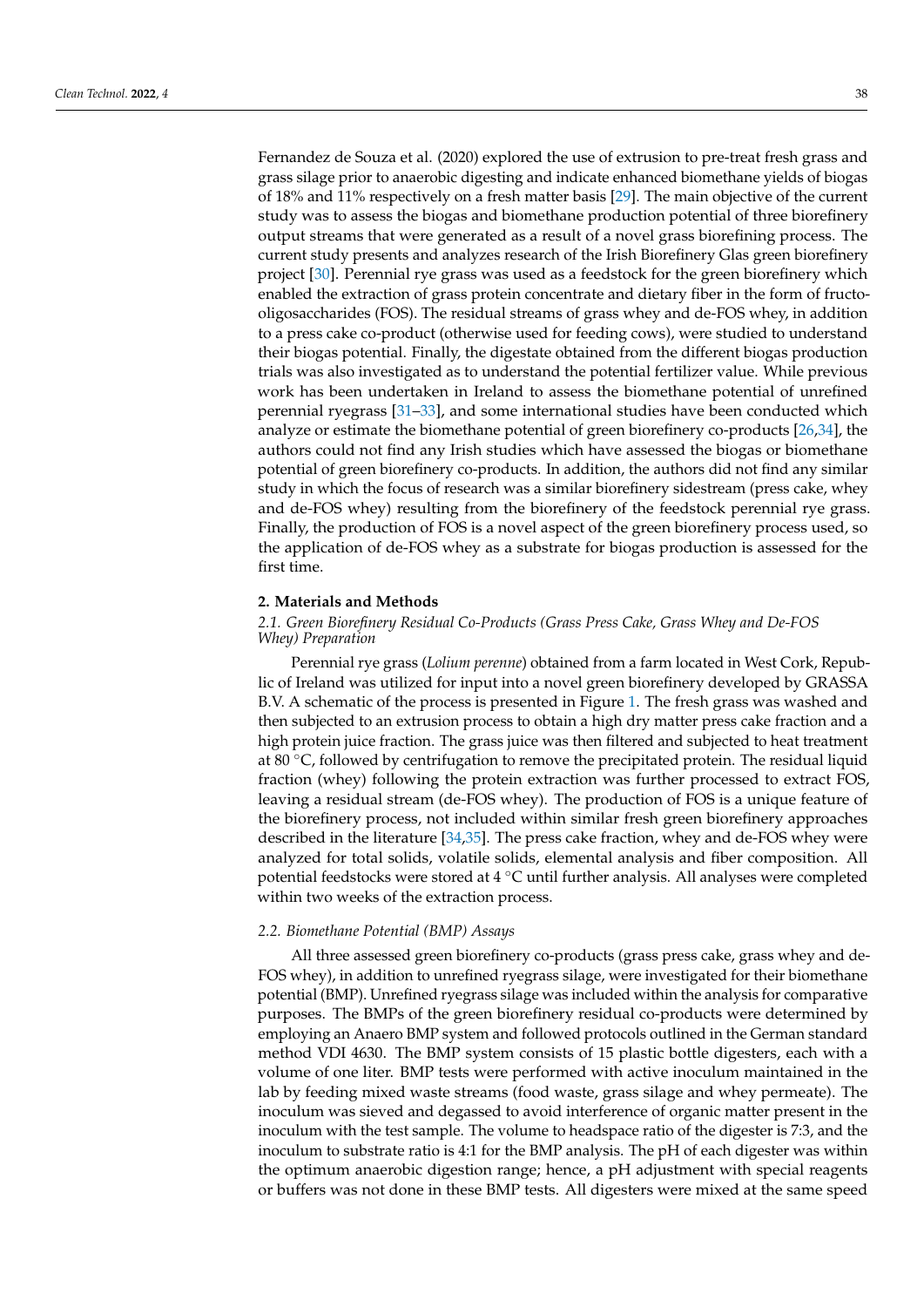using stainless steel paddle systems that guaranteed even mixing for all substrate-inoculum mixtures. The temperature of each digester was maintained at 37 ◦C with a water bath that incorporates a tight-fitting cover, which minimizes bathwater evaporation loss, even at thermophilic temperatures. All experiments were conducted in triplicates and lasted for 21 days of digestion.

<span id="page-4-0"></span>

Figure 1. Schematic of green biorefinery process.

## *2.3. Compositional Analysis of Press Cake*

**Figure 1. Figure 2. Figure 1. Composition of the biorefinery press cake was analyzed by following the Laboratory** *(NREL)* [36]. In brief, the press cake was dried in the oven at 70 °C and milled to 0.2 um size using a Retsch Ultra Centrifugal Mill ZM 200. The milled sample was subjected to<br> $(25\%)$ water extraction, is in a by emanor extraction (33% chanor) at 100 °C and 1500 1 51 using a Dionex accelerated solvent extraction system (ASE). The extractives obtained are classified as water, ethanol and full extractives (water followed by ethanol). The extracted solid residue is dried at 40 °C and hydrolyzed by two-step acid hydrolysis method. The hydrolysate is filtered through a medium-size filtering crucible, and the solid residue retained on the filter was kept for moisture and ash analysis to determine the acid insoluble<br>recidus and Klassn limin, respectively. Asid soluble limin in the filtrate is measured by recording the absorbance of liquid at 240 nm and applying the equation provided in the NREL LAP method. The sugars released by acid hydrolysis were analyzed by Ion chromatography with a PA1 column and melibiose as the internal standard. Analytical Procedure (LAP), published by the National Renewable Energy Laboratory water extraction, followed by ethanol extraction (95% ethanol) at 100 ◦C and 1500 PSI residue and Klason lignin, respectively. Acid-soluble lignin in the filtrate is measured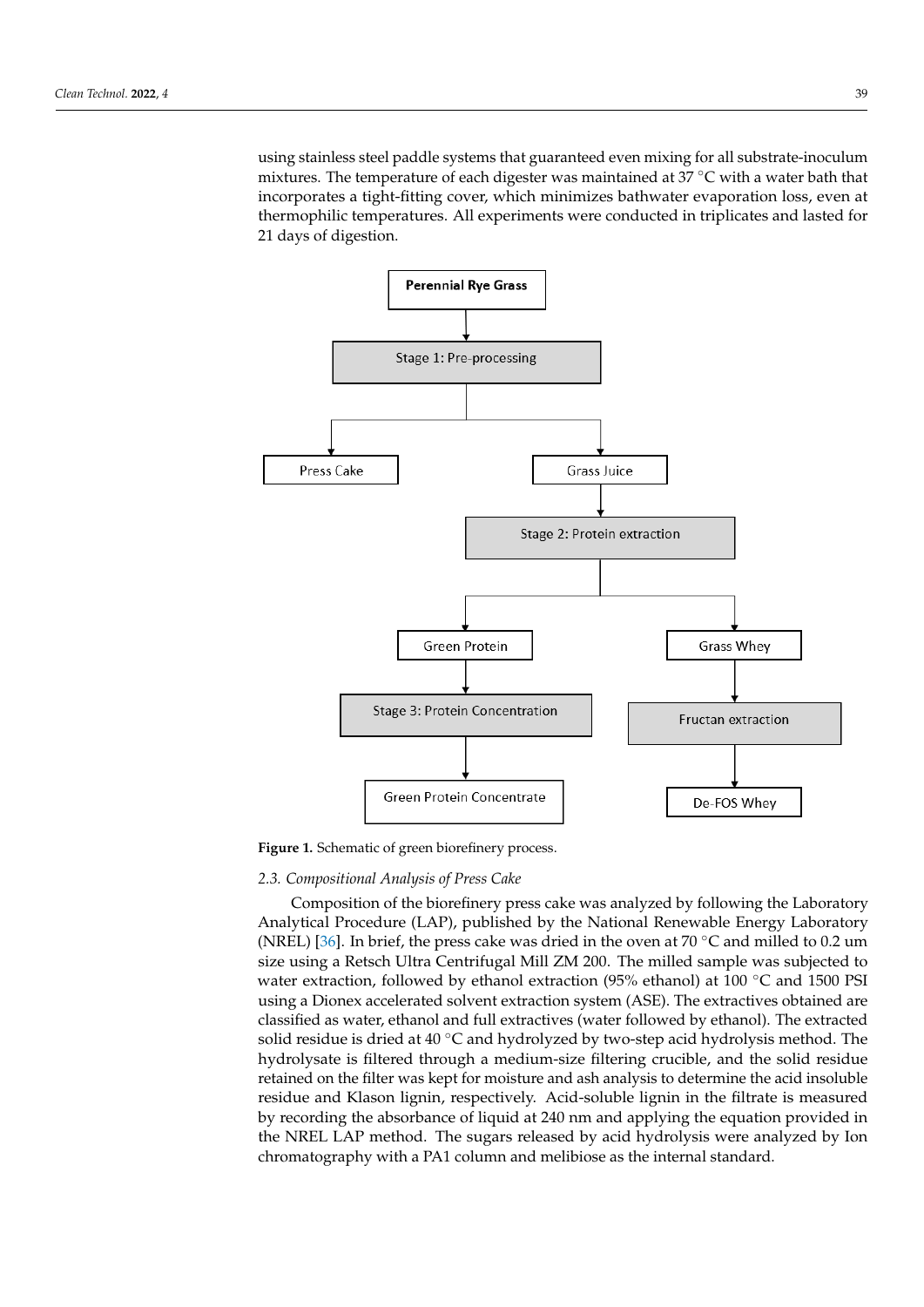#### 2.4.1. Chemical Characterization of Biorefinery Co-Product Substrates and Digestate

The analytical and chemical methods used for the characterization of the various biorefinery residual co-products followed protocols outlined in the European standards reference methods indicated in Table [1.](#page-5-0) All these analytical methods were also applied to corresponding digestates after biomethane potential tests. Proximate analysis (total solids, volatile solids, moisture and ash contents) of the substrates and corresponding digestates were measured according to the European standards outlined in the reference methods EN 14774-1:2009 and EN 14775:2009. The carbon, hydrogen, nitrogen and oxygen were analyzed with a vario MARCO cube elemental analyzer that used a thermal conductivity detector (TCD) and an optional infrared detector to determine the sulfur content of the substrates. The chemical oxygen demand (COD) estimates the amount of oxygen needed by organic matter present in the sample to be oxidized by a strong chemical oxidant. The COD was analyzed by first using a Hanna Instruments heating reactor (HI 839800 Reactor) at 150 ◦C for 2 h to digest the COD reagent kit (HI93754C-0) containing a 200 mg sample, and, afterward, a Hanna Instruments multiparameter photometer (HI 83399) was used to determine the COD the digested COD tubes. The Hanna Instruments multiparameter photometer utilized for the COD analysis was also used to determine the ammonia content of the various substrates. However, this protocol used an ammonia high range reagent kit (H193733-01) and does not involve a 2-h digestion step as outlined in the COD method. The biological oxygen demand (BOD) determines the amount of oxidizable organic matter by microorganisms in a unit value of the substrate. Approximately 1 g of the sample, together with a Hach BOD nutrient buffer (APHA formulation), were placed in an airtight BOD serum bottle for five days at 20  $\degree$ C. Readings were measured on the first and last day of the test with the Hanna Instruments conductivity meter (H1764080) and used to determine the BOD of the substrates. An Agilent ICP-OES 5110 with an axial view configuration spectrometer and Seaspray flow nebulizer was used to analyze for major and minor elements in digested substrates. Sample digestion was achieved in a "MARS 6 Microwave Reaction System" at 190 ◦C for 65 min and followed protocols outlined in reference method US EPA 3050. Furthermore, certified reference sample 1570 A in the form of spinach was also digested along with the biorefinery co-product samples to validate the quality of a subsequent ICP analysis.

| Analysis            | Reference Method                                | Units         | <b>Grass Press Cake</b>  | Grass Whey <sup>#</sup> | De-FOS Whey    |
|---------------------|-------------------------------------------------|---------------|--------------------------|-------------------------|----------------|
| Moisture            | EN 14774-1:2009 (STANDARD, 2010)                | $\%$          | $61.00*$                 | 97.97 *                 | $91.33*$       |
| <b>Total Solids</b> | Calculated                                      | $\frac{0}{0}$ | $39.00*$                 | $2.03*$                 | $8.67*$        |
| Ash                 | EN 14775:2009 (Standard, 2009)                  | $\%$          | 4.67                     | 20.99                   | 19.94          |
| Volatile Solids     | Calculated                                      | $\frac{0}{0}$ | 95.33                    | 79.01                   | 80.06          |
| NPK                 |                                                 |               | 14:1:7.5                 | 2.9:1:11.8              | 4.3:1:7.3      |
| Carbon              | EN 15104:2011 (EN, 2011 b) (ISO/TC 238, 2015 a) | $\%$          | 47.81                    | 37.73                   | 40.70          |
| Hydrogen            | EN 15104:2011                                   | $\%$          | 5.73                     | 5.09                    | 4.76           |
| Nitrogen            | EN 15104:2011                                   | $\%$          | 2.74                     | 2.18                    | 4.34           |
| Sulphur             | EN 15289:2011(ISO/TC 238, 2015 a)               | $\%$          | 0.22                     | 0.37                    | 0.35           |
| Oxygen              | By Difference                                   | $\%$          | 38.84                    | 33.64                   | 29.90          |
| Aluminium           | EN ISO 16967:2015 (EN, 2011 a)                  | ppm           | $224(87)$ *              |                         | 313 $(27)$ *   |
| Calcium             | EN ISO 16967:2015                               | ppm           | $4254(1659)$ *           |                         | 7977 (692) *   |
| Iron                | EN ISO 16967:2015                               | ppm           | 413 $(161)$ <sup>*</sup> |                         | 387 (34) *     |
| Magnesium           | EN ISO 16967:2015                               | ppm           | $1100(429)$ *            |                         | 4973 (431) *   |
| Sodium              | EN ISO 16967:2015                               | ppm           | 2379 (928) *             |                         | 2750 (238) *   |
| Phosphorus          | EN ISO 16967:2015                               | ppm           | 1960 (764) *             | 7434                    | 10063 (872) *  |
| Potassium           | EN ISO 16967:2015                               | ppm           | 15159 (5912) *           | 87057                   | 72877 (6318) * |
| Silicon             | EN ISO 16967:2015                               | ppm           | 2434 (949) *             |                         | 1821 (158) *   |
| Titanium            | EN ISO 16967:2015                               | ppm           | $12(5)$ *                |                         | $11(1)$ *      |
| <b>COD</b>          | Modified EPA 410.4 (O'Dell, 1993)               | g/kg          | 1143                     | 968                     | 984            |
| <b>BOD</b>          | In-House                                        | $\frac{8}{8}$ | 924                      | 798                     | 837            |
| Ammonia             | In-House                                        | g/kg          | $1.54*$                  |                         | $1.62*$        |

<span id="page-5-0"></span>**Table 1.** Feedstock analysis for biorefinery products.

# Proximate analysis was reported for 2-fold dilution of grass whey with washing water. Note: \* values reported on as-received basis. All other values are reported on dry mass basis.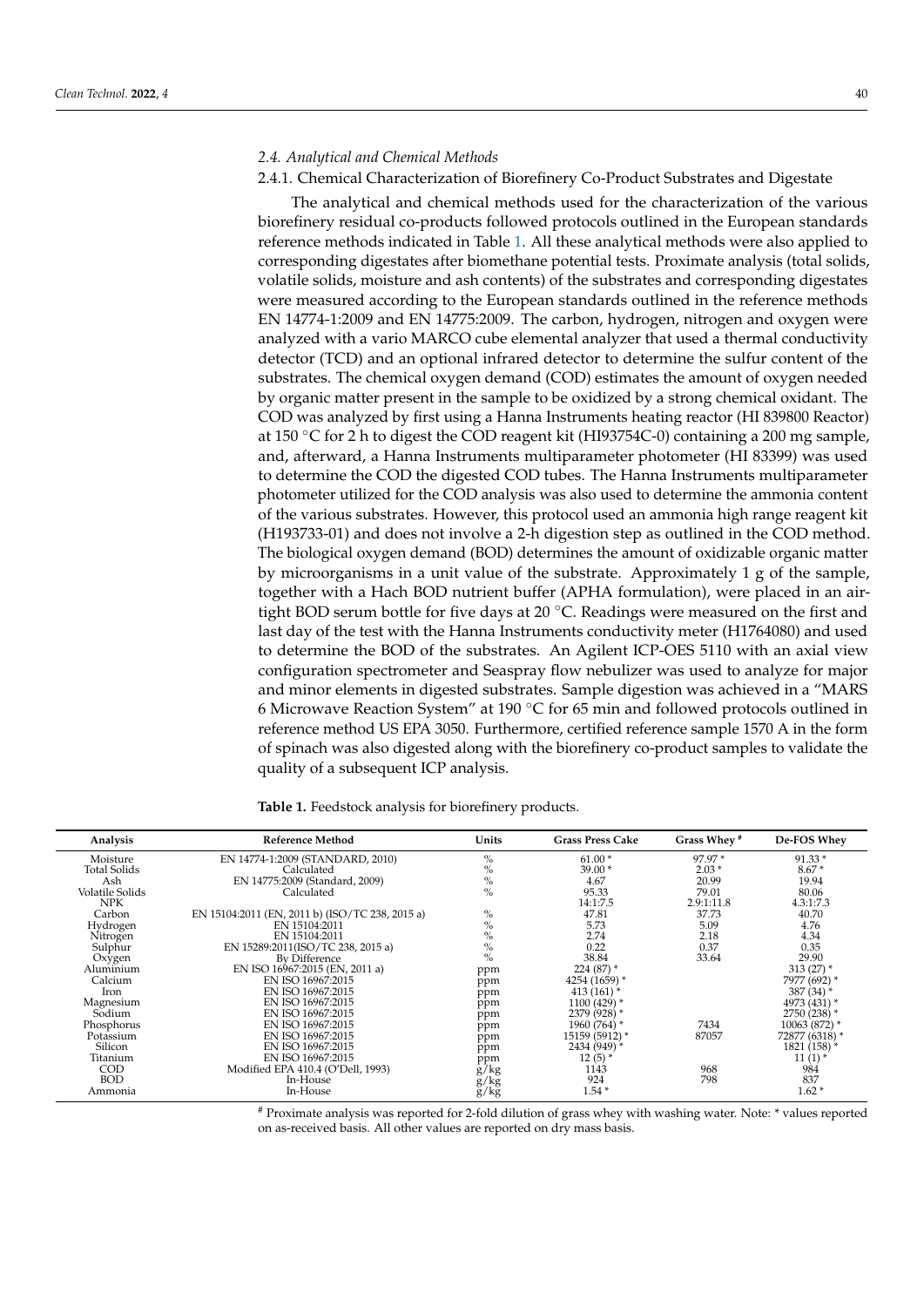#### 2.4.2. Biogas Production Potential

The biogas production from each digester was measured continuously by the flow meter provided with the Anaero system, and the gas was collected in 2 L Tedlar bags. The flow meter was composed of 15 chambers (each with a buoyancy bucket design) filled with a salt solution that did not allow the dissolution of carbon dioxide, hydrogen sulphide or ammonia content of the produced biogas. The gas volume is corrected for temperature and pressure to obtain normalized biogas volumes. The biogas collected in the Tedlar bags was analyzed for composition using a Biogas 5000 gas analyzer equipped with methane, carbon dioxide, hydrogen sulphide, ammonia and oxygen sensors. The gas composition analysis was done on the 3rd, 7th, 14th and 21st days of the BMP analysis. The biogas and biomethane yields for biorefinery feedstock were determined using equations provided below:

Cumulative biogas produced 
$$
=\sum_{Day0}^{Day21}
$$
 (biogas produced per day (mL)) (1)

Ref. [\[37\]](#page-14-12)

Biogas yield 
$$
=\frac{\text{Cumulative biogas produced (mL)}}{\text{FM or TS or VS fed (g)}}
$$
 (2)

Ref. [\[38\]](#page-14-13)

Average 
$$
CH_4
$$
 percentage = Determined from Biogas analyzer 5000 (3)

Ref. [\[39\]](#page-14-14)

Cumulative 
$$
CH_4
$$
 produced =  $\sum_{Day0}^{Day21} (\% Average CH_4 \times biogas produced per day (mL))$  (4)

Ref. [\[40\]](#page-14-15)

Method:

\n
$$
Method = \frac{Cumulative \text{ method } (L)}{FM \text{ or } TS \text{ or } VS \text{ fed } (kg)}\tag{5}
$$

Ref. [\[41\]](#page-14-16)

Biodegradability (*B<sub>d</sub>*) % = 
$$
\frac{\text{Experimental methane yield } (EMY)}{\text{Theoretical methane yield } (TMY)} \times 100
$$
 (6)

Where 
$$
TMY = \frac{22.4 \times 1000 \times \left(\frac{a}{2} + \frac{b}{8} - \frac{c}{4} - \frac{3d}{8}\right)}{12a + b + 16c + 14d}
$$

And *a*, *b*, *c* & *d* are subscripts for the empirical formula of substrate, i.e. *CaHbOcN<sup>d</sup>* [\[42\]](#page-14-17).

## **3. Results**

#### <span id="page-6-0"></span>*3.1. Biomass Composition of the Green Biorefinery Press Cake, Grass Whey and De-FOS Whey*

Feedstock analysis was performed for all the potential substrates (press cake, grass whey and de-FOS whey) derived from the greenbiorefinery for anaerobic digestion. The feedstock analysis involved proximate analysis (moisture and ash content), ultimate analysis (CHNOS, major and minor elements) and fiber content (Table [1\)](#page-5-0). The moisture content in the press cake was found to be 61%. Alternatively, grass whey and de-FOS whey being liquids had a high moisture content of 98% and 91%, respectively. Meanwhile, the total solids accounted for 39% (*w/w*) of the press cake, 2.0% (*w/w*) for grass whey and 8.6% (*w/w*) for de-FOS whey, respectively. The volatile solids and ash content analyses for both the wet and dry samples of the press cake revealed that 37% of the total composition of wet samples were contributed by volatile solids, while this number was 95% for dry samples. Conversely, the volatile solids and ash content in the grass whey was 79% and 21%, respectively. Additionally, volatile solids and ash amounted to 6.9% and 80.1% of the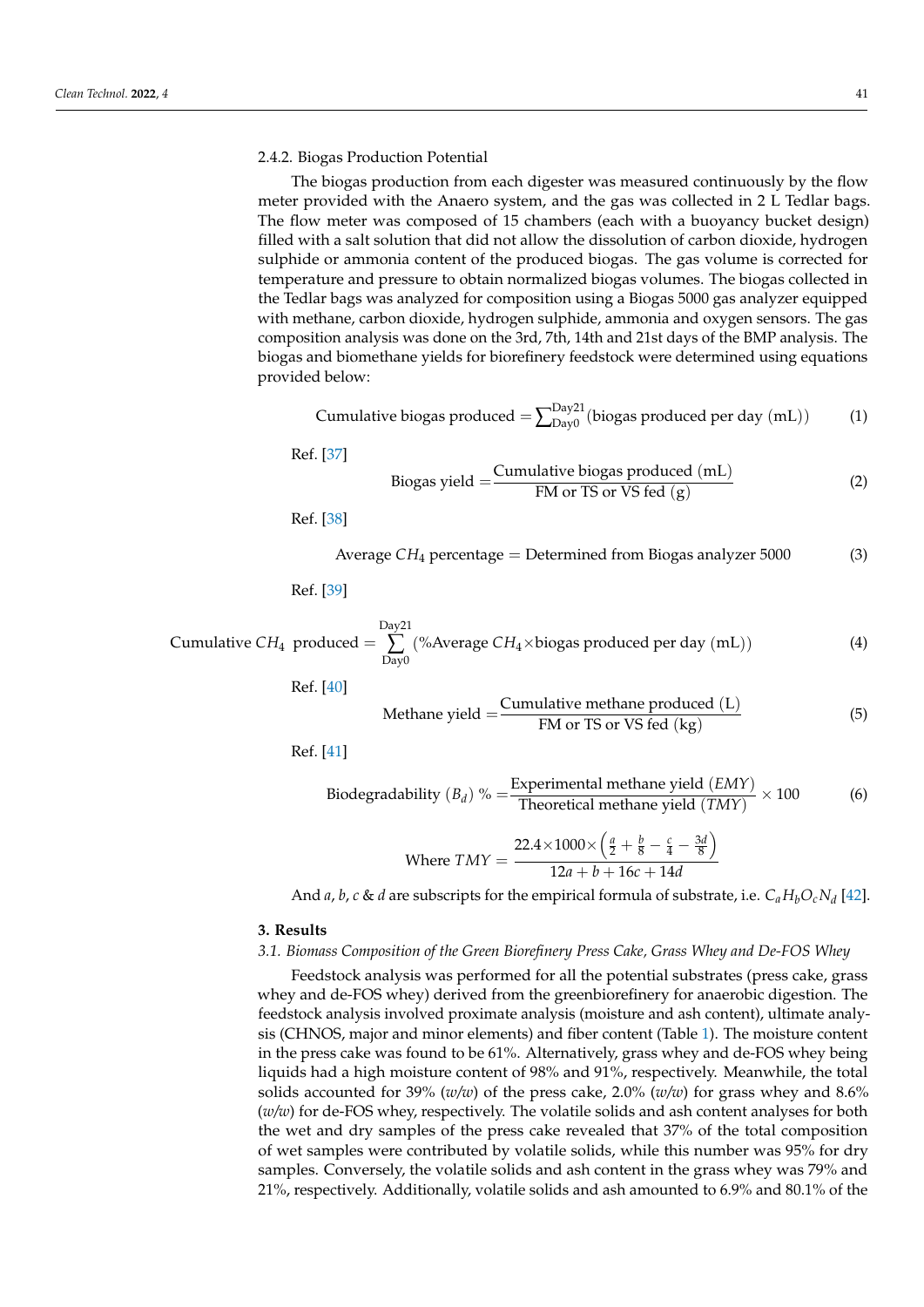total weight of de-FOS whey, respectively. The ratio of volatile solids to total solids is an important parameter in the efficiency of anaerobic digestion and methane production [\[43\]](#page-14-18).

Elemental analysis was performed to determine the carbon, nitrogen, hydrogen and sulfur content in the press cake, grass whey and de-FOS whey. The C:N ratios for grass press cake and grass whey were found to be 17.4:1 and 19:1, while the C:N ratio for de-FOS whey was determined to be 9.3:1. The C/S ratios in the grass press cake, grass whey and de-FOS whey were found to be 207.2:1, 76:1 and 116:1, respectively. Meanwhile, the BOD and COD analysis of grass whey were conducted to determine the biodegradability of the feedstock. The BOD amounted to 798 g/kg dry matter (DM), which amounted to 79% of the COD (968 g/kg DM). This was similar for de-FOS whey, which had a BOD of 837 g/kg DM and amounted to 85% of the measured COD of 984 g/kg DM.

Potassium and sodium contents in the feedstocks were also measured as part of the elemental analysis. Detailed figures of the elemental analysis of the feedstocks have been provided in Tables [1](#page-5-0) and [2.](#page-7-0) The concentration of potassium and sodium were found to be 5912 ppm and 928 ppm, as well as 6318 ppm and 238 ppm (fresh basis) for press cake and de-FOS whey, respectively. The phosphorus concentration of all biorefinery feedstocks, meanwhile, ranged between 150 ppm and 900 ppm. At the same time, a trace elements analysis indicated that metals, such as iron, cobalt and molybdenum, were lower than required and would therefore need to be supplemented (Table [2\)](#page-7-0).

| Analysis   | Units | <b>Grass Press Cake</b> | De-FOS Whey |
|------------|-------|-------------------------|-------------|
| Arsenic    | ppm   | <1                      |             |
| Cadmium    | ppm   | $<$ 1                   | <1          |
| Cobalt     | ppm   | $\overline{2}$          | <1          |
| Chromium   | ppm   | 41                      | <1          |
| Copper     | ppm   | 10                      | 10          |
| Mercury    | ppm   | 18                      | $<$ 1       |
| Manganese  | ppm   | 35                      | 169         |
| Molybdenum | ppm   | 2                       | 2           |
| Nickel     | ppm   | 54                      | 8           |
| Lead       | ppm   | $<$ 1                   | 3           |
| Antimony   | ppm   | $<$ 1                   | <1          |
| Vanadium   | ppm   | $<$ 1                   | <1          |
| Zinc       | ppm   | 47                      | 88          |

<span id="page-7-0"></span>**Table 2.** Concentration of trace elements in biorefinery feedstock.

All other values are reported on dry mass basis and followed reference method EN ISO 16968:2015 [\[30\]](#page-14-6).

## *3.2. Biogas and Biomethane Potential of Biorefinery Residual Co-Products (Grass Press Cake, De-FOS and Grass Whey)*

Assessment of the yield markers of the substrate samples, are presented in Table [3](#page-8-0) and revealed that the biogas potential of grass whey and de-FOS whey, in particular, were quite promising. The biogas potential and biomethane potential of grass whey were found to be 895.8 L/kg VS (707.7 L/kg VS) and 544 L/Kg VS, respectively, although the substrate stream was diluted two-fold with wash water. Meanwhile, the biogas and biomethane potential of the de-FOS whey were found to be 597 L/Kg VS (478 L/Kg DM) and 520 L/Kg VS, respectively. The BMP analysis was performed on grass silage to compare the feedstocks with respect to their biogas and biomethane potential. Accordingly, grass silage yielded 479 L/Kg VS of biogas and a biomethane potential of 300–700 L/Kg VS. The daily and cumulative biomethane yield for grass press cake, grass whey and de-FOS whey, as well as silage, from the BMP tests have been presented in Figure [2.](#page-8-1)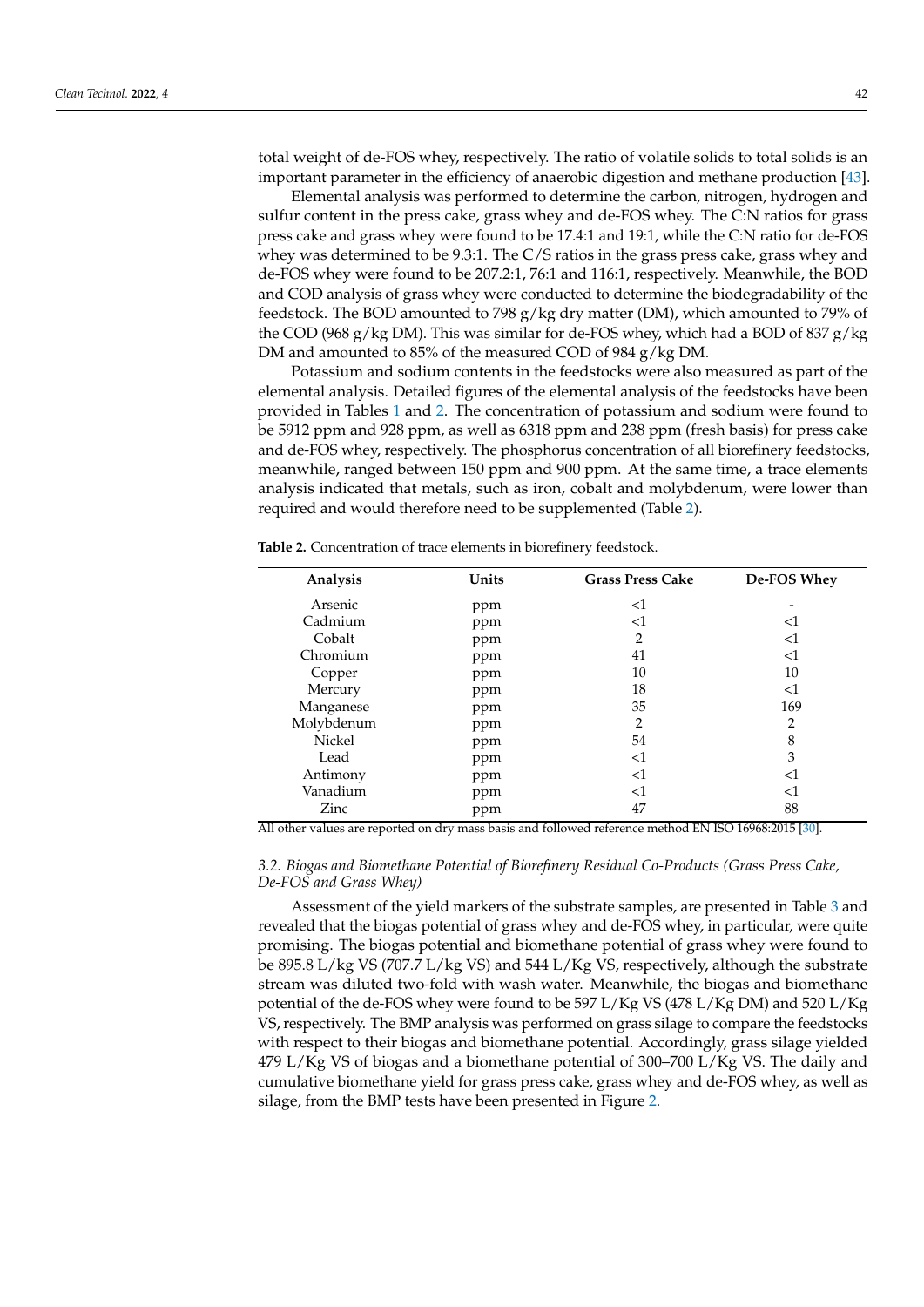|                                      |              | <b>Grass Press Cake</b>               | <b>Grass Whev</b>                 | De-FOS Whey                        | <b>Grass Silage</b>                | Dairy Whey                                  |
|--------------------------------------|--------------|---------------------------------------|-----------------------------------|------------------------------------|------------------------------------|---------------------------------------------|
| $C:$ N ratio<br>Biogas and           | VS           | 19:1<br>$510.7(300.3)$ *              | 17:1<br>895.8 (544.6) *           | 9:1<br>597.4 (520.3) *             | 17:1<br>$808.1 (479.0)^*$          | $(510 - 600)$ *                             |
| biomethane<br>production $(L/kg)$    | DM<br>FM     | 486.9 $(286.2)$ *<br>$189.9(111.6)$ * | $707.7(430.3)$ *<br>$14.3(8.7)$ * | $478.2(416.5)$ *<br>$41.5(36.1)$ * | 737.2 (436.9) *<br>$132.9(78.8)$ * | $(280 - 330)$ *<br>$\overline{\phantom{0}}$ |
| Final weighted<br>biogas composition | $CH_4$ (%)   | 58.8                                  | 60.8                              | 87.1                               | 59.3                               | $\overline{\phantom{0}}$                    |
|                                      | $CO2$ (%)    | 43                                    | 39.1                              | 14.8                               | 41.1                               |                                             |
|                                      | $O_2$ (%)    | 0.1                                   | 0.2                               |                                    |                                    | -                                           |
|                                      | $H_2S$ (ppm) | 17.6                                  | 6.7                               | 87.7                               | 4.2                                |                                             |
|                                      | $NH3$ (ppm)  | 0                                     | 3.7                               | 113.9                              |                                    | $\overline{\phantom{0}}$                    |
| Biodegradability                     | $\%$         | 55                                    | 70                                | 63                                 |                                    |                                             |

<span id="page-8-0"></span>**Table 3.** Biogas and biomethane summary data for grass press cake, whey and de-FOS whey.

\* Biomethane yield markers for both feedstocks. Biomethane yield for dairy whey was referenced from [\[33\]](#page-14-8).

<span id="page-8-1"></span>

**Figure 2.** Cumulative (A) and daily (B) biomethane profiles for grass silage, grass press cake, whey and de-FOS whey. and de-FOS whey.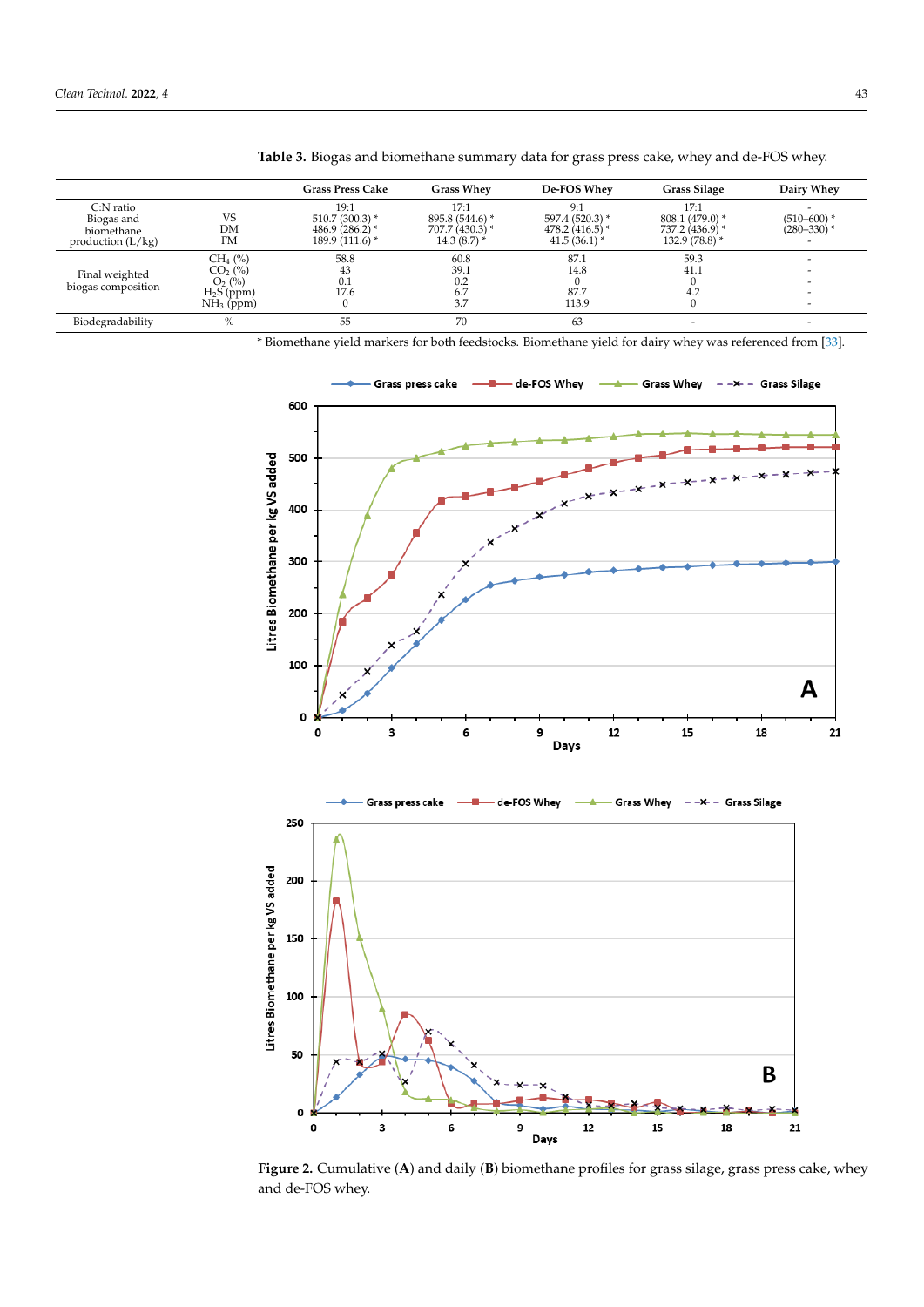## *3.3. Digestate Analysis to Determine the Fertilizer Potential of Biorefinery Residual Co-Products after Anaerobic Digestion*

The digestate samples from anaerobic digestion of the various biorefinery products were analyzed and characterized for their potential to serve as biofertilizers for improving grassland soil (Table [4\)](#page-9-0). A comparison of Tables [1](#page-5-0) and [4](#page-9-0) indicated a high volatile solids (VS) destruction of 70% for grass whey, with a low of 43% and 45% VS destruction for de-FOS whey and grass press cake, respectively. This was bolstered by a digestate ultimate analysis, which showed that the carbon content reduction in grass whey was significantly higher than that of grass press cake and de-FOS whey. The carbon to nitrogen (C:N) ratio for all digestate samples was either 8:1 or 9:1. The CODs and BODs of the various digestate samples were lower than the pre-digestion substrates. Another key factor that influences the suitability of a digestate as a biofertilizer is the nitrogen to phosphorous to potassium (NPK) ratio. The NPK ratios for grass press cake, whey and de-FOS whey digestates were 2:1.6:1,1:1.8:3 and 1.4:1:2, changing significantly from their pre-digestion values.

<span id="page-9-0"></span>

| Analysis               | Units         | <b>Grass Press Cake</b> | <b>Grass Whey</b> | De-FOS Whey |
|------------------------|---------------|-------------------------|-------------------|-------------|
| Moisture               | $\frac{0}{0}$ | 97.60 *                 | 98.99 *           | 96.47 *     |
| <b>Total Solids</b>    | $\frac{0}{0}$ | $2.40*$                 | $1.01*$           | $3.53*$     |
| Ash                    | $\frac{0}{0}$ | 49.31                   | 76.36             | 54.02       |
| <b>Volatile Solids</b> | $\frac{0}{0}$ | 50.69                   | 23.64             | 45.98       |
| C:N ratio              |               | 8:1                     | 8:1               | 9:1         |
| NPK ratio              |               | 2:1.6:1                 | 1.4:1:2           | 1:1.8:3     |
| Carbon                 | $\frac{0}{0}$ | 33.06                   | 12.35             | 26.10       |
| Hydrogen               | $\frac{0}{0}$ | 3.88                    | 1.66              | 4.31        |
| Nitrogen               | $\frac{0}{0}$ | 3.86                    | 1.61              | 3.20        |
| Sulphur                | $\frac{0}{0}$ | 1.61                    | 0.60              | 1.45        |
| Oxygen                 | $\frac{0}{0}$ | 8.28                    | 7.42              | 10.93       |
| Aluminium              | ppm           | 21,529                  |                   | 22,851      |
| Calcium                | ppm           | 47,502                  |                   | 56,109      |
| Iron                   | ppm           | 30,548                  |                   | 31,798      |
| Magnesium              | ppm           | 6065                    |                   | 6277        |
| Sodium                 | ppm           | 29,136                  |                   | 84,654      |
| Phosphorus             | ppm           | 31,838                  | 11,788            | 59,756      |
| Potassium              | ppm           | 19,458                  | 23,339            | 101,207     |
| Silicon                | ppm           | 9106                    |                   | 16,729      |
| Titanium               | ppm           | 383                     |                   | 620         |
| <b>COD</b>             | g/kg          | 833                     |                   | 906         |
| <b>BOD</b>             | g/kg          | 726                     |                   | 729         |
| Ammonia                | g/kg          | $0.52*$                 |                   | $1.57*$     |

Note: \* values reported on as-received basis. All other values are reported on dry mass basis.

## **4. Discussion**

## *4.1. Biomass Composition of the Green Biorefinery Press Cake, Grass Whey and De-FOS Whey*

As discussed in Section [3.1.](#page-6-0), whey and de-FOS whey had much higher moisture contents compared to press cake. The moisture content is important in the removal of volatile solids in an anaerobic digestion process because the removal of VS decreases significantly with a lower moisture content. The ratio of volatile solids to total solids is an important parameter in the efficiency of anaerobic digestion and methane production [\[44\]](#page-14-19). The analysis found that the total solids accounted for 39% (*w/w*) of the press cake, 2.0% (*w/w*) for grass whey and 8.6% (*w/w*) for de-FOS whey, while volatile solids made up 95% of dry matter for press cake, 79% for grass whey and 80% for de-FOS whey.

The C:N is critical for determining whether the feedstock is suitable for mono-digestion or co-digestion. A high C:N ratio would result in the rapid consumption of nitrogen by acidogenic bacteria. Although this would positively affect the production of methane, the decrease in pH due to the accumulation of NH4+ ions would lead to low biogas production.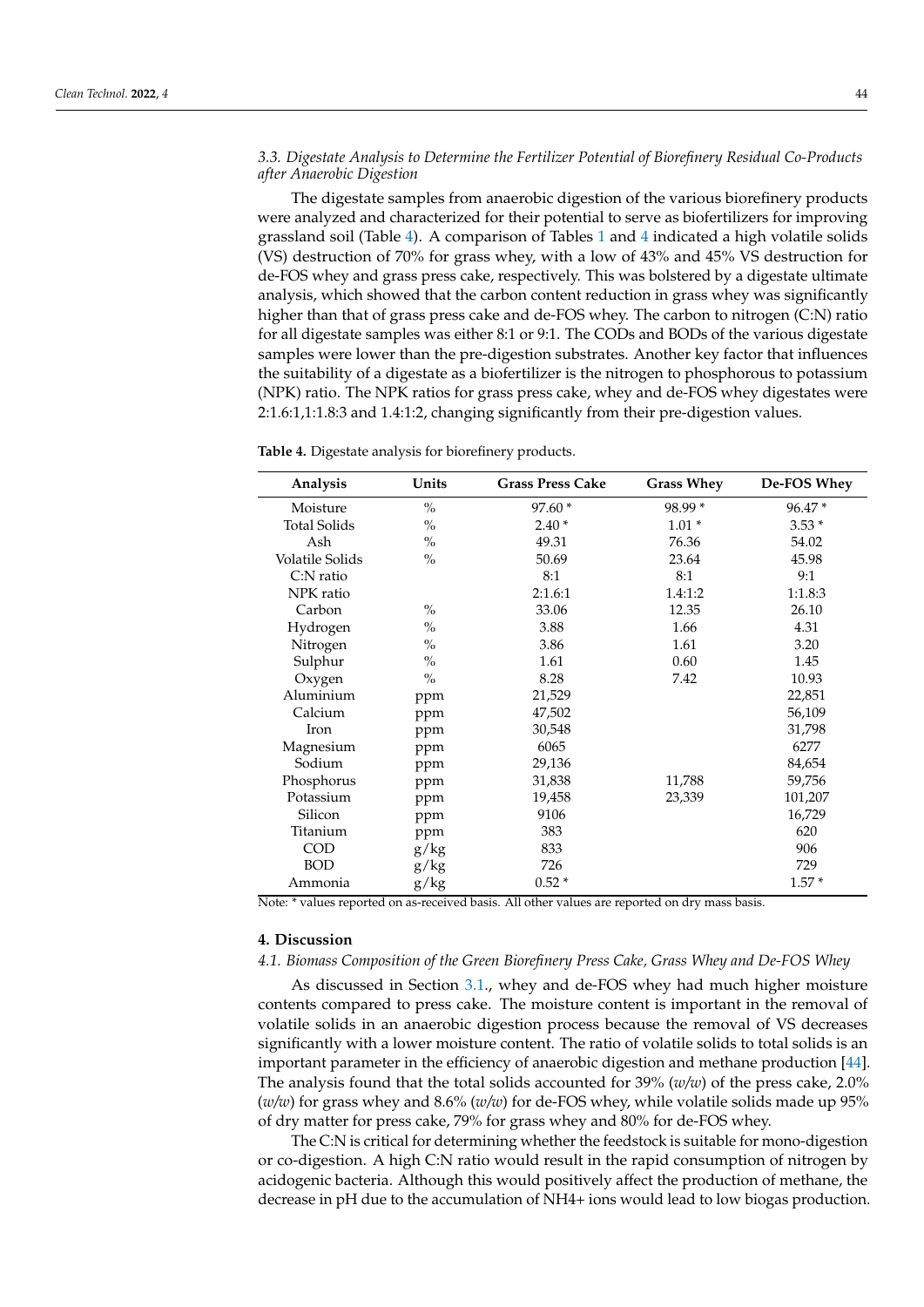The optimal C:N ratio in feedstocks for methanogenesis in anaerobic digestors falls in the range of 10 to 30 [\[45\]](#page-14-20). As outlined in Section [3.1,](#page-6-0) the C:N ratio of the press cake and grass whey indicate that they can form an excellent feedstock for mono-digestion in the presence of necessary trace elements. The C:N ratio for de-FOS whey was determined to be 9.3:1, indicating that although this feedstock is suitable for monodigestion, the adoption of a co-digestion strategy with another carbon rich feedstock to maintain the C:N ratio within optimum range would be advantageous. Potentially suitable co-digestion feedstocks may include food waste and silage.

The presence of sulfur in biogas feedstocks has an adverse effect on the anaerobic digestion process due to the formation of H2S which forms a constituent in the biogas produced. The recommended levels of  $\rm H_2S$  in biogas must be lower than 100–500 mg/Nm $^3$ . According to a study conducted by Peu et al. (2015), the carbon to sulfur ratio should be a minimum of 40:1 for the H<sub>2</sub>S levels to be maintained below 2% ( $v/v$ ) in the biogas [\[46\]](#page-14-21). The C/S ratio in the grass press cake, grass whey and de-FOS, outlined in Section [3.1,](#page-6-0) were found to be within these recommend levels, suggesting that the risk of  $H_2S$  is considerably low. Meanwhile, the BOD and COD analysis of grass whey and de-FOS whey indicated that all the volatile solids present in both samples were biodegradable, further signifying the suitability of this feedstock for anaerobic digestion.

The concentration of potassium in a potential feedstock for anaerobic digestion should ideally be greater than that of sodium to neutralize the cell membrane potential. Furthermore, high concentrations of these ions could potentially disrupt the biogas production process. In a study involving desugared molasses for anaerobic digestion, Fang et al. (2011) reported a 50% inhibition of the biogas production process at sodium and potassium concentrations of 11,012.56 and 28,032 ppm, respectively [\[47\]](#page-14-22). In the elemental analysis of the current study, the concentration of potassium and sodium in the press cake were found to be well below the inhibition concentrations. However, while the potassium levels were well below the inhibitory level when considering the dilution effect, the sodium concentration was found to be less than ideal. Furthermore, potassium levels were six times higher than that of sodium. A similar trend was observed for de-FOS whey, which had potassium and sodium levels of 6318 ppm and 238 ppm, respectively, with potassium levels of 26 times that of sodium. Interestingly, the levels of potassium were below the range of the inhibitory level when considering the dilution effect in the anaerobic digestion process.

Phosphorus is a key nutrient in the anaerobic digestion process; however, higher levels of phosphorus can lead to eutrophication, which is undesirable. At high concentrations (>500 ppm), it may inhibit the anaerobic digestion process thus detrimentally affecting efficiency [\[48\]](#page-14-23). The phosphorus concentration of all biorefinery feedstocks ranged between 150 ppm and 750 ppm. Therefore, considering the dilution effect in anaerobic digestion, the possibility of eutrophication and inhibitory effects of phosphorus can be eliminated in the digester.

## *4.2. Biogas and Biomethane Potential of Biorefinery Residual Co-Products (Grass Press Cake, De-FOS and Grass Whey)*

Preliminary observations indicate that grass whey, de-FOS whey and grass press cake would not require pretreatment and should offer minimal process complications for biogas production. Although two and three separate products have been extracted from the whey and de-FOS whey, respectively, the biomethane potential of both residues were comparable to grass silage. In particular, grass whey showed quite good promise for biogas production, which may be enhanced with suitable co-digestion sources, as methane is a significant proportion of the overall gas volume, indicating that the biomethane potential of the feedstock is also significant. The biomethane potential of grass is also dependent on the cut of grass and harvesting stage [\[41\]](#page-14-16).

Interestingly, the biomethane potential of de-FOS and grass whey were about 73% and 46% higher than that of grass press cake (300 L/Kg VS, 286 L/Kg DM) on a volatile solids and dry matter basis, respectively (Table [3\)](#page-8-0). The higher biomethane potential of the liquid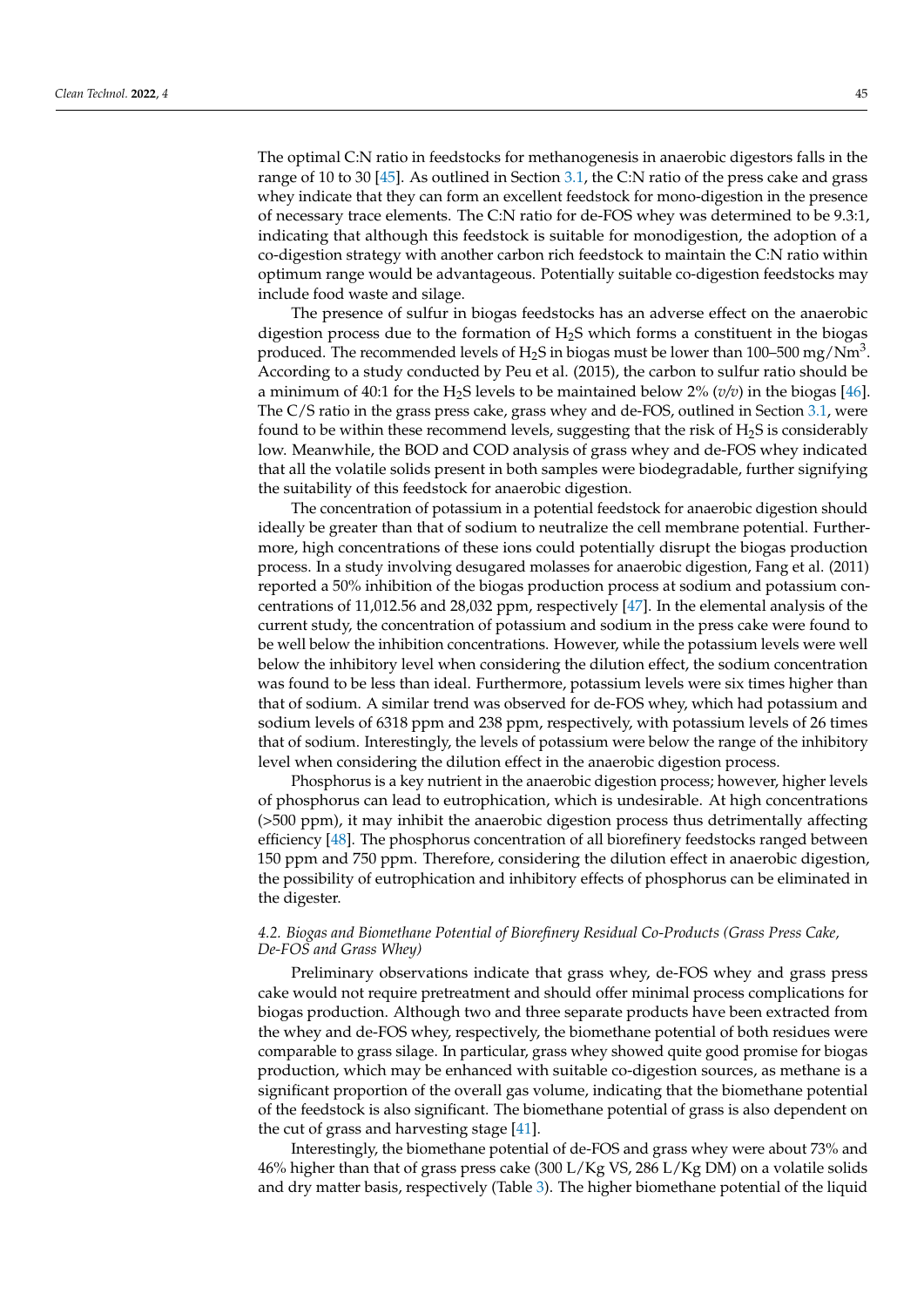feedstocks regardless of the lower volatile solid content (about 80% of DM as compared to press cake (95% of DM) may be attributed to the easily digestible solubilized components in both whey samples [\[49,](#page-14-24)[50\]](#page-15-0). These solubilized components most likely account for a greater proportion of the 984  $g/Kg$  COD measured for the whey. This is probably not the case with grass press cake, with the majority of its volatile solids content and the COD (1143 g/Kg) composed of complex components such as cellulose, hemicellulose, lignin and crude fiber. Interestingly, the biomethane potential of de-FOS and grass whey was similar to the dairy whey feedstock, which is reported to be 500 to 600 L/Kg VS on average (Table [3\)](#page-8-0) [\[44\]](#page-14-19). This is encouraging, especially for de-FOS whey, since this feedstock was devoid of polysaccharides and proteins, as compared to dairy whey, which has high concentrations of disaccharide, lactose and protein [\[51\]](#page-15-1). A further observation of Figure [2](#page-8-1) indicated that a short retention time below 5 days was able to produce 80% of the total biogas potential from both de-FOS and grass whey. The biogas productivities of grass whey and de-FOS whey were significantly better than grass silage which generally takes at least 12–20 days to yield such biogas productivity.

Methane on average accounted for 87% of total biogas produced from the de-FOS whey. De-FOS whey had excellent yield markers considering the BMP analysis of press grass cake and grass whey, yielding a weighted average methane content of 59%. However, the biomethane potential of de-FOS whey (36 L/Kg FM), as well as grass whey (8.7 L/Kg) FM), on fresh matter basis was 68–93% lesser than that of grass press cake (112 L/Kg FM). This may be due to the high moisture contents of both whey substrates as compared to that of grass press cake (Table [1\)](#page-5-0). Meanwhile, the high COD content of de-FOS and grass whey along with their shorter retention times for maximum biomethane production are desirable, as they are directly related to a reduction in capital cost and the increase in process efficiency. While an initial analysis indicates that most of the biogas could be produced within a number of days, this could feasibly decrease to a number of hours depending on the AD system, especially if high-rate digesters such as up flow anaerobic sludge blanket (UASB) and the induced blanket reactor (IBR) digesters are used for the digestion process [\[52\]](#page-15-2).

Elemental analysis performed on grass press cake indicated a substrate with a good C:N ratio suitable for mono-digestion (Table [1\)](#page-5-0). The biodegradability of grass press cake was lower (55%) than grass whey (63%). Regardless, grass press cake showed significant potential by achieving 80% of the total biogas after 7–10 days of digestion (Figure [2\)](#page-8-1). Additionally, biomethane production from grass press cake achieved an efficiency of 71% based on predicted total methane from the COD analysis. Although this was lower than the efficiency of whey, the biodegradability index in terms of BOD5 to the COD ratio of 0.8 for grass press cake indicated that the majority of the sample was still biodegradable. Furthermore, on wet basis, the biomethane and biogas potential of grass press cake of 112 L/Kg and 190 L/Kg, respectively, were 3.1 and 4.5 times that of de-FOS whey (Table [3\)](#page-8-0). With a biogas potential of 517 L/Kg VS and a biomethane potential of 304 L/Kg VS, the performance of grass press cake is about 37% less than that of grass silage (Table [3\)](#page-8-0). Interestingly, fresh-basis biomethane yield from grass press cake was 30% higher than grass silage, making it a very interesting feedstock for biogas or biomethane production.

## *4.3. Digestate Analysis to Determine the Fertilizer Potential of Biorefinery Residual Co-Products after Anaerobic Digestion*

The carbon to nitrogen (C:N) ratio for all digestate samples from digested biorefinery by-products was either 8:1 or 9:1 and was similar to that of soil organic matter (8:1 to 12:1) [\[53](#page-15-3)[–55\]](#page-15-4). A higher C:N causes the depletion of nitrogen in the soil, as microorganisms strip the nitrogen from the soil to break down and assimilate carbon (microbial immobilization) [\[56\]](#page-15-5). However, the low C:N ratios observed for the various digestate samples indicated their suitability as fertilizer in terms of C:N ratio, as there is rapid mineralization and release of nitrogen in the soil for plant uptake [\[56\]](#page-15-5). In addition to the C:N ratio, the digestate BOD and biodegradability are two other factors considered to be key in affecting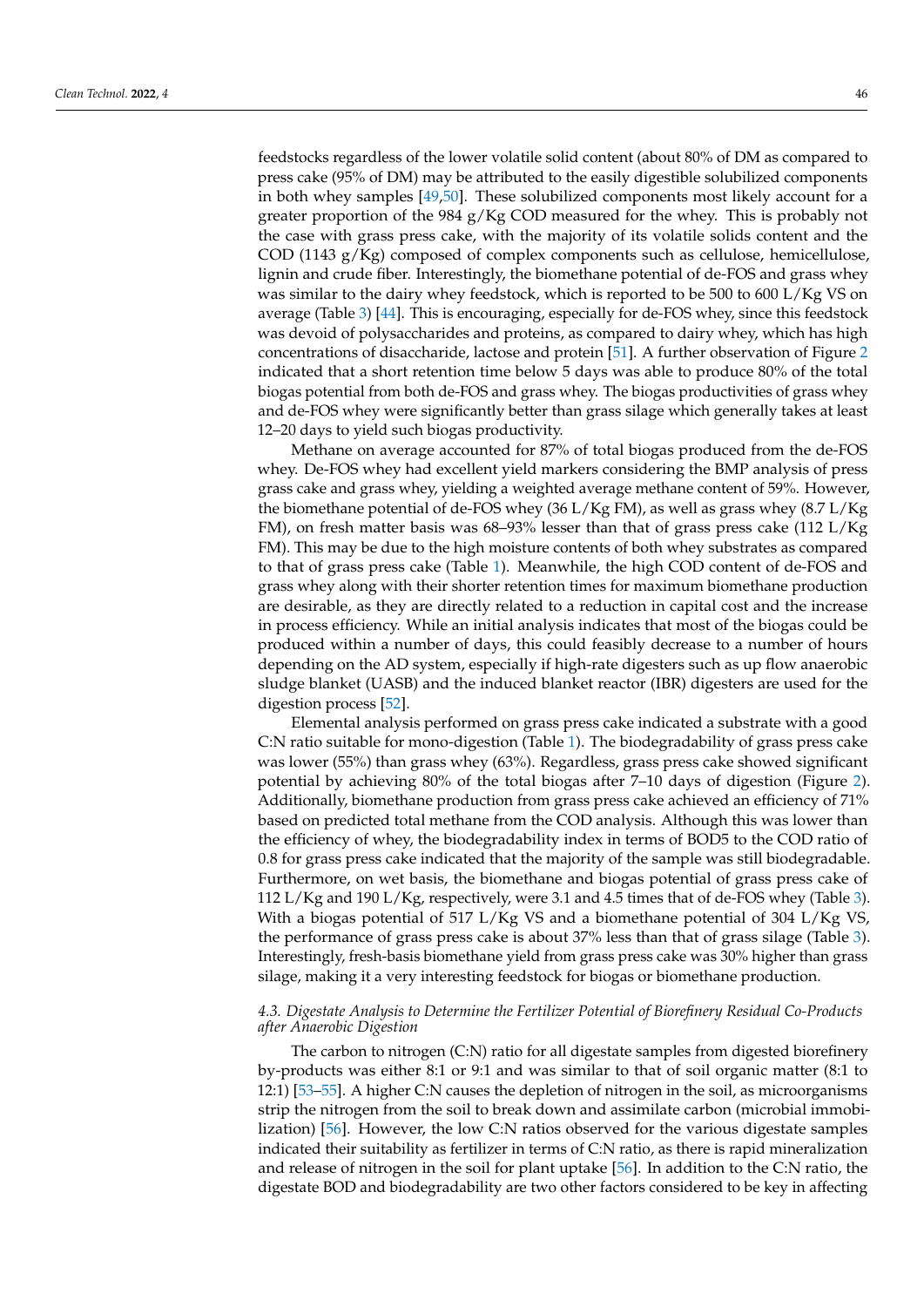the aerobic decomposition of organic matter in soil [\[57\]](#page-15-6). The CODs and BODs of the various digestate samples were lower than the pre-digestion substrates. The corresponding biodegradability index ranged within 0.80 and 0.87, indicating that the digestate samples were easily biodegradable under aerobic conditions in the presence of a suitable consortium bacteria, such as activated sludge [\[58\]](#page-15-7).

The NPK for grass press cake digestate changed significantly with the anaerobic digestion (2:1.6:1) and was closer to the recommended NPK fertilizer concentration of 3:1:1 when compared to the other digestate samples resulting from digested grass whey and de-FOS whey [\[59\]](#page-15-8). The NPK for de-FOS whey digestate also changed significantly following anaerobic digestion (shifting from 4.3:1:7.3 to 1:1.8:3); however, the digestate NPK fell considerably below the recommended fertilizer NPK concentration of 3:1:1. A similar NPK ratio of 1.4:1:2 was also evaluated for grass whey digestate. Hence, both the de-FOS and grass whey digestate samples did not qualify to be used directly as organic fertilizer. However, due to their high potassium concentration, there is potential for them to be converted to potassium-rich fertilizer for potassium deficient soils. From the nitrogen, phosphorus and potassium levels, it was evident that the pre-digestion biorefinery substrates were not suitable for direct fertilizer use considering that their NPK ratios were beyond the recommended biofertilizer range of 3:1:1 (Table [1\)](#page-5-0).

#### **5. Conclusions**

The paper has investigated and discussed the biogas and biomethane potential of three processing co-products and sidestreams resulting from a green biorefinery process based on perennial ryegrass as feedstock, namely press cake, whey and de-FOS whey. The analysis, taking into account key parameters such as the C:N ratio, C/S ratio, biodegradability of volatile solids, potassium and phosphorous levels, indicates that all three feedstocks are of suitable composition for use in anerobic digestion, including for mono-digestion. Grass whey and de-FOS whey yielded the highest biogas productivity with 895.8 L/kg VS and 597.4 L/kg VS, respectively. This was followed by press cake (510.7 L/kg VS). Meanwhile, de-FOS whey provided the highest overall yields of biomethane at 87% of total biogas. From the digestate analysis, it was clear that a large fraction of the volatile solids in the grass whey was consumed within the digestion process, justifying the high biogas production yield. Furthermore, the C:N ratio of all the feedstocks fell within the range of soil organic matter. However, only press cake digestate qualified as a potential fertilizer due to the NPK ratio falling within the recommended range. As for the grass whey and de-FOS whey digestates, the potassium content was found to be too high, beyond the recommended range, rendering them unsuitable as soil fertilizer. Further research is recommended to enhance nutrient concentration in the digestate by modifying the AD configuration to render them more suitable for agricultural purposes. Future research may also explore the further benefits of integrating green biorefinery with biogas production, including quantifying the environmental benefits of utilising residual heat and electricity from the AD system to meet the energy requirements of the process.

**Author Contributions:** Conceptualization, J.G., R.R., H.M., J.P.M.S., S.K. and L.G.; methodology, J.G., R.R., H.M., J.P.M.S., S.K. and L.G.; investigation; J.G., R.R., H.M., J.P.M.S., S.K. and L.G., writing original draft preparation, J.G., R.R., L.G. and K.D., writing—review and editing, J.G., R.R., H.M., J.P.M.S., S.K., L.G., K.D., A.M. and A.J.G.; funding acquisition, J.G. All authors have read and agreed to the published version of the manuscript.

**Funding:** The research was conducted during the Biorefinery Glas project funded by Ireland's Department of Agriculture, Food and the Marine (DAFM) and EIP-AGRI (Contract no: LLOC2043).

**Institutional Review Board Statement:** Not applicable.

**Informed Consent Statement:** Not applicable.

**Data Availability Statement:** Not applicable.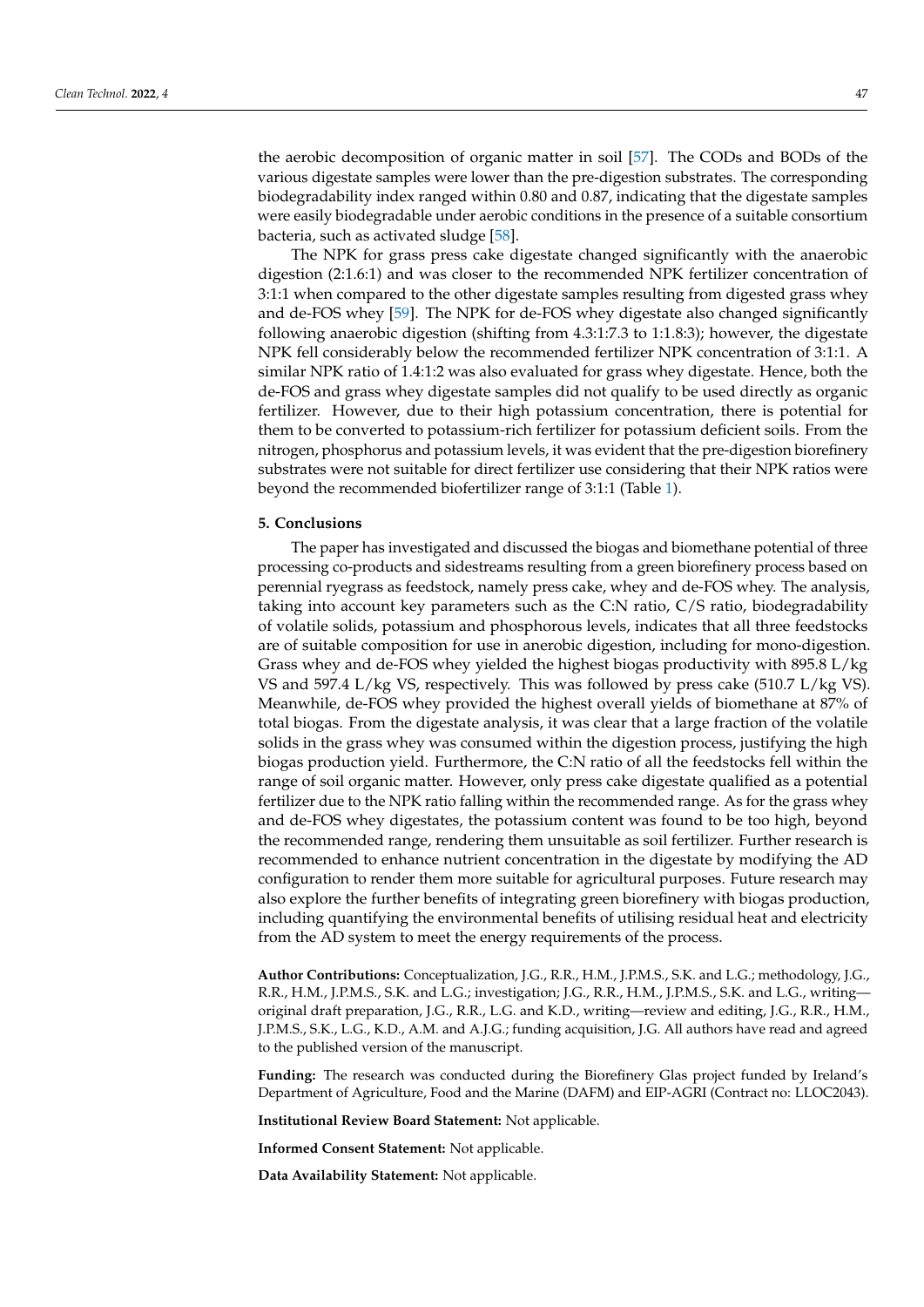**Acknowledgments:** The authors would like to acknowledge the funding provided by the DAFM and EIP-AGRI. The authors would also like to acknowledge the Carbery farmers and Carbery Group team who participated in the Biorefinery demonstration activities, as well as our partners at University College Dublin and Barryroe Cooperative who contributed significantly to the project.

**Conflicts of Interest:** The authors declare no conflict of interest.

#### **References**

- <span id="page-13-0"></span>1. Mann, M.E. Radical reform and the Green New Deal. *Nat. Cell Biol.* **2019**, *573*, 340–341. [\[CrossRef\]](http://doi.org/10.1038/d41586-019-02738-7)
- <span id="page-13-1"></span>2. European Parliament. Directive 2009/28/EC of the European Parliament and of the Council of 23 April 2009 on the Promotion of the Use of Energy from Renewable Sources and Amending and Subsequently Repealing Directives 2001/77/EC and 2003/30/EC. Available online: <https://eur-lex.europa.eu/legal-content/EN/ALL/?uri=CELEX%3A32009L0028> (accessed on 16 August 2021).
- <span id="page-13-2"></span>3. Holland, M.H.D.D.M. (Ed.) Renewable Energy in Ireland, S.E.A.o. Ireland. Available online: [https://www.seai.ie/publications/](https://www.seai.ie/publications/2020-Renewable-Energy-in-Ireland-Report.pdf) [2020-Renewable-Energy-in-Ireland-Report.pdf](https://www.seai.ie/publications/2020-Renewable-Energy-in-Ireland-Report.pdf) (accessed on 13 August 2021).
- <span id="page-13-3"></span>4. O'Neill, A. Ireland: Distribution of Gross Domestic Product (GDP) Across Economic Sectors from 2010 to 2020. 2021, Statista. Available online: <https://www.statista.com/statistics/375575/ireland-gdp-distribution-across-economic-sectors/> (accessed on 16 August 2021).
- <span id="page-13-4"></span>5. Agriculture and Food Development Authority. Agricultural Emissions-Greenhouse Gases and Ammonia. In Virtual Beef Week. Available online: [https://www.teagasc.ie/publications/2020/agricultural-emissions-greenhouse-gases-and-ammonia.](https://www.teagasc.ie/publications/2020/agricultural-emissions-greenhouse-gases-and-ammonia.php) [php](https://www.teagasc.ie/publications/2020/agricultural-emissions-greenhouse-gases-and-ammonia.php) (accessed on 16 August 2021).
- <span id="page-13-5"></span>6. Walther, C.A.; García, C.; Dwyer, N.; Gault, J. Climate Status Report for Ireland. Available online: [https://www.epa.ie/](https://www.epa.ie/publications/research/climate-change/Research_Report_386.pdf) [publications/research/climate-change/Research\\_Report\\_386.pdf](https://www.epa.ie/publications/research/climate-change/Research_Report_386.pdf) (accessed on 13 August 2021).
- <span id="page-13-6"></span>7. Díaz-Vázquez, D.; Alvarado-Cummings, S.C.; Meza-Rodríguez, D.; Senés-Guerrero, C.; de Anda, J.; Gradilla-Hernández, M.S. Evaluation of Biogas Potential from Livestock Manures and Multicriteria Site Selection for Centralized Anaerobic Di-gester Systems: The Case of Jalisco, México. *Sustainability* **2020**, *12*, 3527. [\[CrossRef\]](http://doi.org/10.3390/su12093527)
- <span id="page-13-7"></span>8. Association, E.B. About Biogas and Biomethane. 2021, European Biogas Association. Available online: [https://www.](https://www.europeanbiogas.eu/about-biogas-and-biomethane) [europeanbiogas.eu/about-biogas-and-biomethane](https://www.europeanbiogas.eu/about-biogas-and-biomethane) (accessed on 16 August 2021).<br>Central Statistics Office Ireland. Farm Structure Survey 2013. Available online: https://www.cso.ie/en/methods/
- <span id="page-13-8"></span>9. Central Statistics Office Ireland. Farm Structure Survey 2013. [agricultureandfishing/farmstructuresurvey/](https://www.cso.ie/en/methods/agricultureandfishing/farmstructuresurvey/) (accessed on 13 August 2021).
- <span id="page-13-9"></span>10. Biernacki, P.; Steinigeweg, S.; Borchert, A.; Uhlenhut, F. Application of Anaerobic Digestion Model No. 1 for describing anaerobic digestion of grass, maize, green weed silage, and industrial glycerine. *Bioresour. Technol.* **2013**, *127*, 188–194. [\[CrossRef\]](http://doi.org/10.1016/j.biortech.2012.09.128)
- 11. Lehtomäki, A.; Huttunen, S.; Lehtinen, T.; Rintala, J. Anaerobic digestion of grass silage in batch leach bed processes for methane production. *Bioresour. Technol.* **2008**, *99*, 3267–3278. [\[CrossRef\]](http://doi.org/10.1016/j.biortech.2007.04.072) [\[PubMed\]](http://www.ncbi.nlm.nih.gov/pubmed/17702572)
- <span id="page-13-10"></span>12. McEniry, J.; Allen, E.; Murphy, J.; O'Kiely, P. Grass for biogas production: The impact of silage fermentation charac-teristics on methane yield in two contrasting biomethane potential test systems. *Renew. Energy.* **2014**, *63*, 524–530. [\[CrossRef\]](http://doi.org/10.1016/j.renene.2013.09.052)
- <span id="page-13-11"></span>13. Wall, D.M.; Allen, E.; Straccialini, B.; O'Kiely, P.; Murphy, J.D. Optimisation of digester performance with increasing organic loading rate for mono- and co-digestion of grass silage and dairy slurry. *Bioresour. Technol.* **2014**, *173*, 422–428. [\[CrossRef\]](http://doi.org/10.1016/j.biortech.2014.09.126)
- <span id="page-13-12"></span>14. Attard, J.; McMahon, H.; Doody, P.; Belfrage, J.; Clark, C.; Anda Ugarte, J.; Pérez-Camacho, M.N.; Cuenca Martín, M.d.S.; Giráldez Morales, A.J.; Gaffey, J. Mapping and Analysis of Biomass Supply Chains in Andalusia and the Republic of Ireland. *Sustainability* **2020**, *12*, 4595. [\[CrossRef\]](http://doi.org/10.3390/su12114595)
- <span id="page-13-13"></span>15. McEniry, J.; Crosson, P.; Finneran, E.; McGee, M.; Keady, T.; O'Kiely, P. How much grassland biomass is available in Ireland in excess of livestock requirements? *Ir. J. Agric. Food Res.* **2013**, *68*, 67–80.
- <span id="page-13-14"></span>16. Xie, S. Evaluation of Biogas Production from Anaerobic Digestion of Pig Manure and Grass Silage. Available online: [http:](http://hdl.handle.net/10379/3023) [//hdl.handle.net/10379/3023](http://hdl.handle.net/10379/3023) (accessed on 23 August 2021).
- <span id="page-13-15"></span>17. Himanshu, H.; Murphy, J.D.; Lenehan, J.J.; O'Kiely, P. Impacts of characteristics of grass silage and cattle slurry feedstocks on the cost of methane production. *Biofuels Bioprod. Biorefining* **2018**, *13*, 129–139. [\[CrossRef\]](http://doi.org/10.1002/bbb.1947)
- <span id="page-13-16"></span>18. Beausang, C.; McDonnell, K.; Murphy, F. Assessing the environmental sustainability of grass silage and cattle slurry for biogas production. *J. Clean. Prod.* **2021**, *298*, 126838. [\[CrossRef\]](http://doi.org/10.1016/j.jclepro.2021.126838)
- <span id="page-13-17"></span>19. Gas Networks Ireland. The Future of Renewable Gas in Ireland. 2021. Available online: [https://www.gasnetworks.ie/corporate/](https://www.gasnetworks.ie/corporate/company/our-commitment/environment/renewable-gas/) [company/our-commitment/environment/renewable-gas/](https://www.gasnetworks.ie/corporate/company/our-commitment/environment/renewable-gas/) (accessed on 13 August 2021).
- <span id="page-13-18"></span>20. Alagarsamy, A. Ervia-Decarbonising Domestic Heating in Ireland. Available online: [http://www.ervia.ie/decarbonising](http://www.ervia.ie/decarbonising-domestic-he/)[domestic-he/](http://www.ervia.ie/decarbonising-domestic-he/) (accessed on 16 August 2021).
- <span id="page-13-19"></span>21. O'Connor, S.; Ehimen, E.; Pillai, S.C.; Power, N.; Lyons, G.A.; Bartlett, J. An Investigation of the Potential Adoption of Anaerobic Digestion for Energy Production in Irish Farms. *Environments* **2021**, *8*, 8. [\[CrossRef\]](http://doi.org/10.3390/environments8020008)
- <span id="page-13-20"></span>22. Xiu, S.; Shahbazi, A. Development of Green Biorefinery for Biomass Utilization: A Review. *Trends Renew. Energy* **2015**, *1*, 4–15. [\[CrossRef\]](http://doi.org/10.17737/tre.2015.1.1.008)
- <span id="page-13-21"></span>23. Schwinn, V. Biowert Grass Biorefinery. Available online: [https://www.ieabioenergy.com/blog/publications/new-publication](https://www.ieabioenergy.com/blog/publications/new-publication-biowert-grass-biorefinery-biobased-plastics-germany/)[biowert-grass-biorefinery-biobased-plastics-germany/](https://www.ieabioenergy.com/blog/publications/new-publication-biowert-grass-biorefinery-biobased-plastics-germany/) (accessed on 13 August 2021).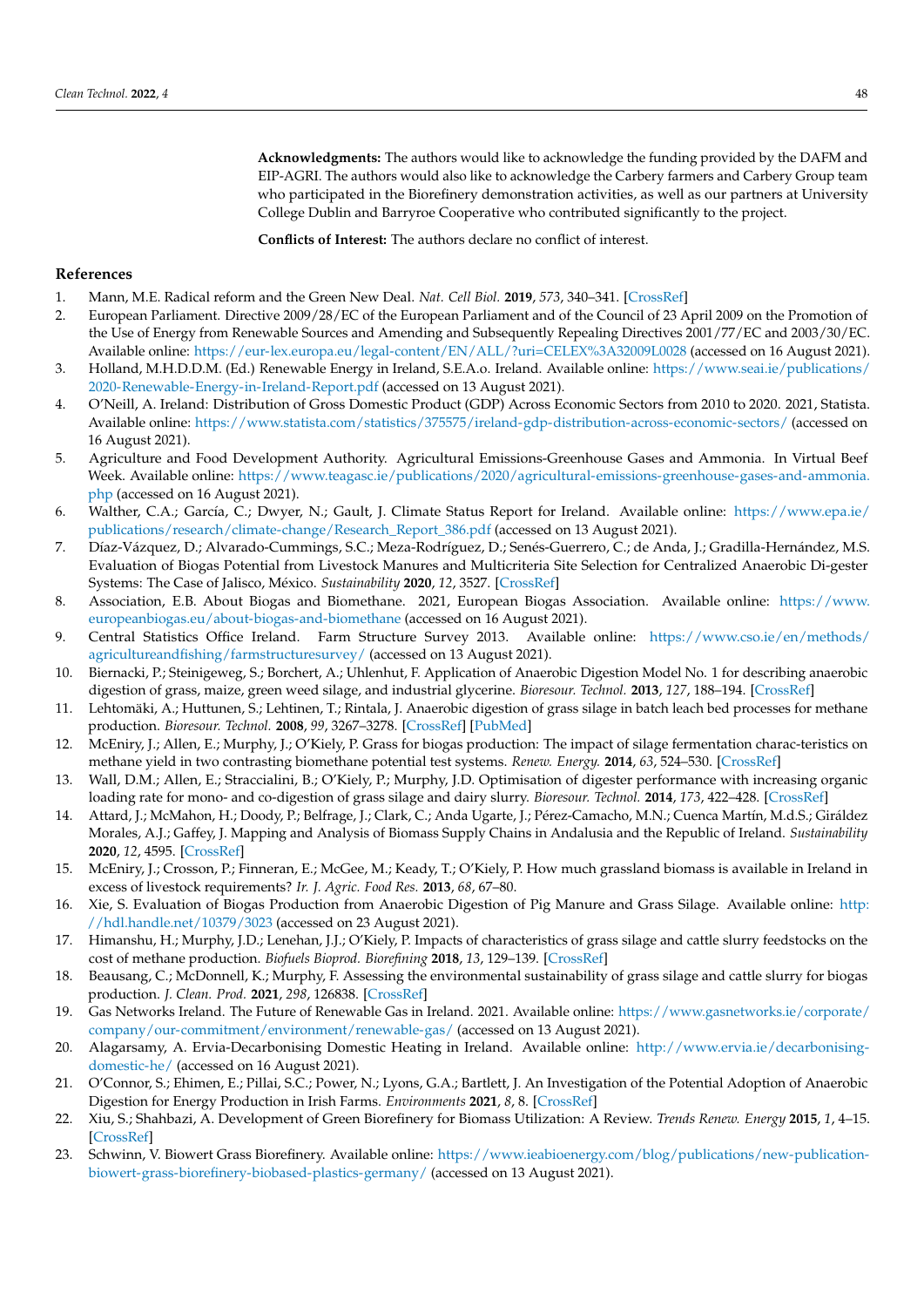- <span id="page-14-0"></span>24. Stødkilde, L.; Ambye-Jensen, M.; Jensen, S.K. Biorefined organic grass-clover protein concentrate for growing pigs: Effect on growth performance and meat fatty acid profile. *Anim. Feed. Sci. Technol.* **2021**, *276*, 114943. [\[CrossRef\]](http://doi.org/10.1016/j.anifeedsci.2021.114943)
- <span id="page-14-1"></span>25. Fonseca, L.M.; Domingues, J.P.; Dima, A.M. Mapping the Sustainable Development Goals Relationships. *Sustainability* **2020**, *12*, 3359. [\[CrossRef\]](http://doi.org/10.3390/su12083359)
- <span id="page-14-2"></span>26. Santamaría-Fernández, M.; Molinuevo-Salces, B.; Lübeck, M.; Uellendahl, H. Biogas potential of green biomass after protein extraction in an organic biorefinery concept for feed, fuel and fertilizer production. *Renew. Energy* **2018**, *129*, 769–775. [\[CrossRef\]](http://doi.org/10.1016/j.renene.2017.03.012)
- <span id="page-14-3"></span>27. Feng, L.; Ward, A.J.; Ambye-Jensen, M.; Møller, H.B. Pilot-scale anaerobic digestion of by-product liquid (brown juice) from grass protein extraction using an un-heated anaerobic filter. *Process. Saf. Environ. Prot.* **2021**, *146*, 886–892. [\[CrossRef\]](http://doi.org/10.1016/j.psep.2020.12.026)
- <span id="page-14-4"></span>28. Patterson, T.; Massanet-Nicolau, J.; Jones, R.; Boldrin, A.; Valentino, F.; Dinsdale, R.; Guwy, A. Utilizing grass for the biological production of polyhydroxyalkanoates (PHAs) via green biorefining: Material and energy flows. *J. Ind. Ecol.* **2021**, *25*, 802–815. [\[CrossRef\]](http://doi.org/10.1111/jiec.13071)
- <span id="page-14-5"></span>29. Souza, M.F.; Devriendt, N.; Willems, B.; Guisson, R.; Biswas, J.K.; Meers, E. Techno-economic Feasibility of Extrusion as a Pretreatment Step for Biogas Production from Grass. *BioEnergy Res.* **2021**, 1–8. [\[CrossRef\]](http://doi.org/10.1007/s12155-021-10287-z)
- <span id="page-14-6"></span>30. Feeney, F.; Buckley, E.; Gaffey, J.; Hayes, D.; Gottumukkala, L. Report on the Potential of Recirculated Grass Whey as a Nutrient Fertilizer and Opportunities for Grass Whey in Biogas Production. Biorefinery Glas Project. Available online: [https:](https://biorefineryglas.eu/wp-content/uploads/2021/03/Biorefinery-Glas-D2.6.pdf) [//biorefineryglas.eu/wp-content/uploads/2021/03/Biorefinery-Glas-D2.6.pdf](https://biorefineryglas.eu/wp-content/uploads/2021/03/Biorefinery-Glas-D2.6.pdf) (accessed on 1 December 2021).
- <span id="page-14-7"></span>31. Wall, D.M. Biomethane Production from Grass Silage: Laboratory Assessment to Maximise Yields. UCC. Available online: <https://cora.ucc.ie/handle/10468/2103> (accessed on 1 December 2021).
- 32. Murphy, J.D.; Korres, N.E.; Singh, A.; Smyth, B.; Nizami, A.; Thamsiriroj, T. The Potential for Grass Biomethane as a Biofuel: Compressed Biomethane Generated from Grass, Utilized as a Transport Biofuel. EPA. Available online: [https://](https://www.epa.ie/publications/research/climate-change/CCRP11-The-Potential-for-Grass-Biomethane-as-a-Biofuel.pdf) [www.epa.ie/publications/research/climate-change/CCRP11-The-Potential-for-Grass-Biomethane-as-a-Biofuel.pdf](https://www.epa.ie/publications/research/climate-change/CCRP11-The-Potential-for-Grass-Biomethane-as-a-Biofuel.pdf) (accessed on 1 December 2021).
- <span id="page-14-8"></span>33. Wall, D.M.; O'Kiely, P.; Murphy, J.D. The potential for biomethane from grass and slurry to satisfy renewable energy targets. *Bioresour. Technol.* **2013**, *149*, 425–431. [\[CrossRef\]](http://doi.org/10.1016/j.biortech.2013.09.094)
- <span id="page-14-9"></span>34. Corona, A.; Ambye-Jensen, M.; Vega, G.C.; Hauschild, M.Z.; Birkved, M. Techno-environmental assessment of the green biorefinery concept: Combining process simulation and life cycle assessment at an early design stage. *Sci. Total Environ.* **2018**, *635*, 100–111. [\[CrossRef\]](http://doi.org/10.1016/j.scitotenv.2018.03.357)
- <span id="page-14-10"></span>35. Hermansen, J.E.; Jorgenson, U.; Laerke, P.E.; Manevski, K.; Boelt, B.; Jensen, S.K.; Weisbjerg, M.; Daalsgaard, T.K.; Danielsen, M.; Asp, T.; et al. Green Biomass Protein Production through Biorefining. Aarhus University. Available online: [https://pure.au.dk/](https://pure.au.dk/portal/files/110736531/DCArapport093.pdf) [portal/files/110736531/DCArapport093.pdf](https://pure.au.dk/portal/files/110736531/DCArapport093.pdf) (accessed on 1 December 2021).
- <span id="page-14-11"></span>36. Sluiter, A.; Hames, B.; Ruiz, R.; Scarlata, C.; Sluiter, J.; Templeton, D.; Crocker, D. Determination of structural carbohydrates and lignin in biomass. *Lab. Anal. Proced.* **2008**, *1617*, 1–16.
- <span id="page-14-12"></span>37. *ISO 16994:2015*; Solid Biofuels-Determination of Total Content of Sulfur and Chlorine. NIST: Gaithersburg, MA, USA, 2015.
- <span id="page-14-13"></span>38. *EN, B. 2011*; Determination of Major Elements-Al, Ca, Fe, Mg, P., K., Si, Na and Ti. British Standards Institution: London, UK, 2011.
- <span id="page-14-14"></span>39. O'Dell, J. *The Determination of Chemical Oxygen Demand by SEMI-Automated Colorimetry-Method 410*; Environmental Monitoring Systems Laboratory: Cincinnati, OH, USA; Office of Research and Development, US Environmental Protection Agency: Washington, DC, USA, 1993.
- <span id="page-14-15"></span>40. *ISO/TC 238, S.b. 2015b*; Solid Biofuels—Determination of Minor Elements. NIST: Gaithersburg, MA, USA, 2015.
- <span id="page-14-16"></span>41. Prochnow, A.; Heiermann, M.; Drenckhan, A.; Schelle, H. Seasonal pattern of biomethanisation of grass from landscape management. *Int. J. Agric. Eng.* **2005**, *7*, 1–17.
- <span id="page-14-17"></span>42. Li, J.; Zhang, R.; Siddhu, M.A.H.; He, Y.; Wang, W.; Li, Y.; Chen, C.; Liu, G. Enhancing methane production of corn stover through a novel way: Sequent pretreatment of potassium hydroxide and steam explosion. *Bioresour. Technol.* **2015**, *181*, 345–350. [\[CrossRef\]](http://doi.org/10.1016/j.biortech.2015.01.050) [\[PubMed\]](http://www.ncbi.nlm.nih.gov/pubmed/25681690)
- <span id="page-14-18"></span>43. Wang, X.; Duan, X.; Chen, J.; Fang, K.; Feng, L.; Yan, Y.; Zhou, Q. Enhancing anaerobic digestion of waste activated sludge by pretreatment: Effect of volatile to total solids. *Environ. Technol.* **2016**, *37*, 1520–1529. [\[CrossRef\]](http://doi.org/10.1080/09593330.2015.1120783)
- <span id="page-14-19"></span>44. Escalante, H.; Castro, L.; Amaya, M.P.; Jaimes, L.; Jaimes-Estévez, J. Anaerobic digestion of cheese whey: Energetic and nutritional potential for the dairy sector in developing countries. *Waste Manag.* **2018**, *71*, 711–718. [\[CrossRef\]](http://doi.org/10.1016/j.wasman.2017.09.026)
- <span id="page-14-20"></span>45. Yan, Z.; Song, Z.; Li, D.; Yuan, Y.; Liu, X.; Zheng, T. The effects of initial substrate concentration, C/N ratio, and tem-perature on solid-state anaerobic digestion from composting rice straw. *Bioresour. Technol.* **2015**, *177*, 266–273. [\[CrossRef\]](http://doi.org/10.1016/j.biortech.2014.11.089)
- <span id="page-14-21"></span>46. Peu, P.; Picard, S.; Diara, A.; Girault, R.; Béline, F.; Bridoux, G.; Dabert, P. Prediction of hydrogen sulphide production during anaerobic digestion of organic substrates. *Bioresour. Technol.* **2012**, *121*, 419–424. [\[CrossRef\]](http://doi.org/10.1016/j.biortech.2012.06.112)
- <span id="page-14-22"></span>47. Fang, C.; Boe, K.; Angelidaki, I. Anaerobic co-digestion of desugared molasses with cow manure; focusing on sodium and potassium inhibition. *Bioresour. Technol.* **2011**, *102*, 1005–1011. [\[CrossRef\]](http://doi.org/10.1016/j.biortech.2010.09.077) [\[PubMed\]](http://www.ncbi.nlm.nih.gov/pubmed/20951579)
- <span id="page-14-23"></span>48. Mancipe-Jiménez, D.C.; Costa, C.; Márquez, M.C. Methanogenesis inhibition by phosphorus in anaerobic liquid waste treatment. *Waste Treat. Recover.* **2017**, *2*, 1–8. [\[CrossRef\]](http://doi.org/10.1515/lwr-2017-0001)
- <span id="page-14-24"></span>49. Donkor, K.O.; Gottumukkala, L.D.; Diedericks, D.; Görgens, J.F. An advanced approach towards sustainable paper industries through simultaneous recovery of energy and trapped water from paper sludge. *J. Environ. Chem. Eng.* **2021**, *9*, 105471. [\[CrossRef\]](http://doi.org/10.1016/j.jece.2021.105471)